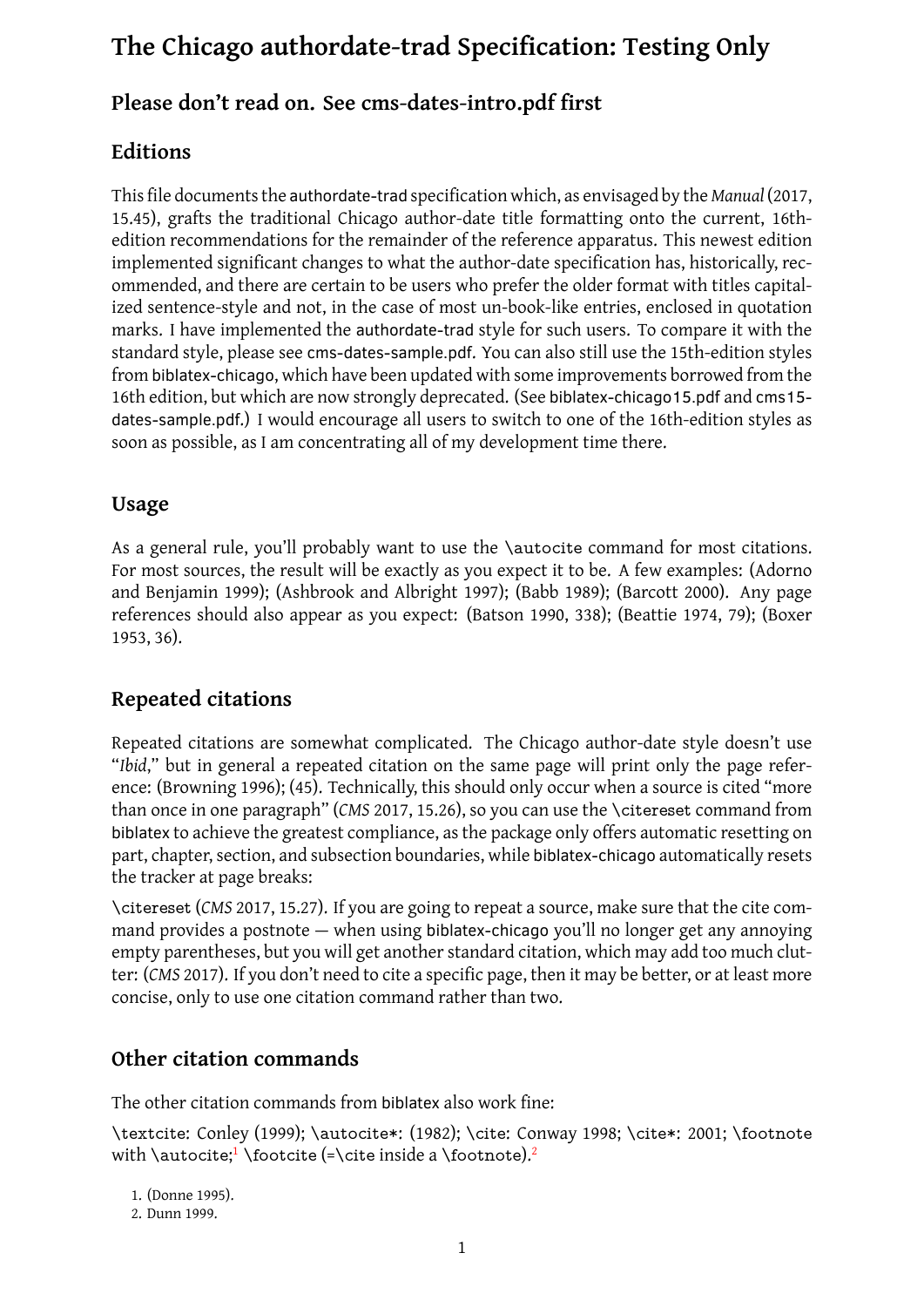\autocites: (Electronic Book Technology Inc. 1991; Eliot 1953); \autocites by the same author: (Pirumova 1977a, 1977b); \autocites by the same author with postnotes: (Pirumova 1977a; 1977b, 14); \textcites by the same author with postnotes: Pirumova (1977a, 37; 1977b).

# **[Shor](#page-13-0)[thand](#page-13-1)s**

Chicago's author-date style only seems to recommend the use of shorthands as abbreviations for long authors' names, particularly institutional names (*CMS* 2017, 15.36). By default, I have followed this recommendation: \autocites: (BSI 1985; ISO 1997); \textcites: BSI (1985) and ISO (1997). This shorthand will by default appear at the head of the entry in the list of references, followed by the parenthesized expansion of the sho[rthan](#page-15-0)d, taken from the author field. (This is a change from the 15th edition.) [You w](#page-7-2)ill u[sually](#page-10-0) also need a sortkey field to mak[e sure](#page-10-0) that the entry is alphabetized by the shorthand rather than by the title. [If you](#page-7-2) use a \printshorthands command, the list of shorthands will still be printed, so you now have a variety of options available for presenting the expansions depending on your specific requirements. Please note, also, that you can get back something approaching the "standard" behavior of shorthands if you give the cmslos=false option to biblatex-chicago in your document preamble.

# **Mildly problematic entries**

In most entries, the absence of an author can be supplied by, e.g., an editor or a translator: (Crow and Olson 1966); (Silverstein 1974). Sometimes an anonymous work's author is known or can be guessed: ([Horsley] 1796); ([Cook?] 1730). Alternatively, in some cases the title may appear in place of the author: (*Stanze* 1547); (*True and sincere declaration* 1610). The 16th edition is less than enth[usiast](#page-8-0)ic about the [use of](#page-14-0) "Anon." as author.

By default, in most entry typ[es, an](#page-10-1) absent date [wi](#page-8-1)ll automatically provoke Biber into searching for other sorts of dates in the e[ntry,](#page-14-1) in the order year, eventyea[r, orig](#page-14-2)year, urlyear: e.g., (Evanston Public Library, n.d.), which only has a urlyear. In three entry types — Music, Review, and Video — this search order is eventyear, origyear, year, urlyear, as in these types the earliest year should take precedence (cf. page 5, below). Beginning with this release, you can change the default search order, [for](#page-9-0) all but the three types just mentioned, by using the cmsdate option in the preamble of your document, instead of (or in addition to) using it in the options field of individual entries. Settin[g](#page-4-0) that option in the preamble either to "both" or "on" makes the document-wide search order: origyear, year, eventyear, urlyear. This may be useful for documents that contain many entries with multiple dates, and where you want *always* to present the earlier (i.e., orig) dates at the head of reference list entries and in citations. You can eliminate some of these dates from the running, or change the search order, using the \DeclareLabeldate command in your preamble, but please be aware that I have hard-coded the possibilities above into the author-date style in order to cope with some tricky corners of the specification. If you reorder these dates, and your references enter these tricky corners, the results might be surprising. (Cf. section 4.5.8 in biblatex.pdf and especially section 5.2, s.v. "date" in biblatex-chicago.pdf for the gory details.)

In most entry types, the absence of all four possible dates will automatically produce "n.d." instead: (Bernstein, n.d.). You can also give it yourself in the form \bibstring{nodate}: (Ross, n.d.). A date that can be guessed should appear within square brackets: (Clark [1957?]). Forthcoming works are straightforward, assuming you remember to use the \autocap macro and the year (instead [of th](#page-7-3)e date) field, so that the word appears correctly in both citations and [the](#page-13-2) list of references: (Author, forthcoming); (Contributor, forthcoming).

The 16th edition of the *Manual* has changed the rules for entries with more th[an one d](#page-7-4)ate (*CMS*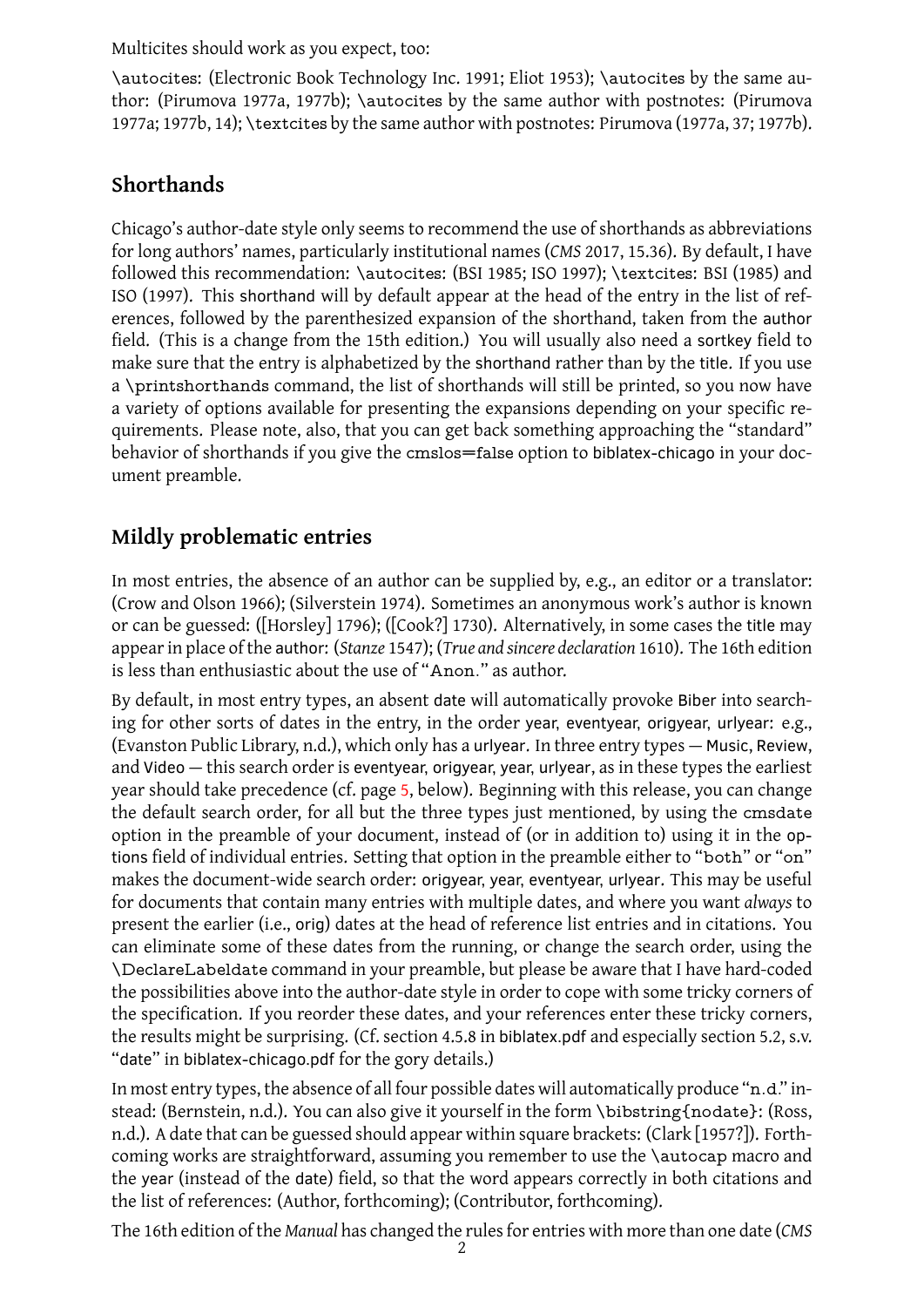automatically. (Once again, see page 5, below.) For other entry types, there are two options, corresponding to two different states of the cmsdate entry (or preamble) option. The default is cmsdate=off: (Maitland 1926). Here, setting the pubstate field to reprint ensures that a [notic](#page-15-0)e of the original publication da[te](#page-4-0) will be printed at the end of the reference list entry. Alternatively, you can use cmsdate=both: (Emerson [1836] 1985); (Maitland [1898] 1998). cmsdate=new and cmsda[te=o](#page-11-0)ld are both now synonyms of both, while cmsdate=on is still available even though it falls outside the specification: (James 1909). These options, in combination with others available in your .bib files, ca[n cover a wid](#page-9-1)e range of d[ifficult cases](#page-11-1). Please see the next section below, the documentation in biblatex-chicago.pdf, particularly in section 5.2, s.v. "date," and also the following entries in dates-test.bib: [\(Sch](#page-10-2)weitzer[1911] 1966; E. B. White 1946a, 1946b).

## **Corners [of th](#page-15-1)[e spec](#page-15-2)ification**

In some cases, the *Manual* isn't altogether clear about how to present entries in the authordate style. I'm pretty certain about most of what follows, but if you interpret the specification differently please let me know.

#### **InReference entries**

These present several peculiarities: the title of the work should always take the place of any author, no "n.d." will automatically be provided, and any postnote field will be enclosed in quotation marks preceded by "s.v." for "*sub verbo*." This allows you to refer to alphabetized articles in well-known reference works: (*Ency. Brit.,* 15th ed*.* 1980, s.v. "Hume, David"); (*New Grove dict.,* n.d., s.v. "Sibelius, Jean"); (Wikipedia 2019, s.v. "BibTeX").

#### **Author-le[ss A](#page-12-0)rticle, Review, and Manual entries**

In Article and Review entries with the magazine entrysubtype, the absence of an author automatically places the journaltitle of the periodical in citations and at the head of the entry in the list of references: (*Gourmet* 2000). (Without the entrysubtype, you'll get the title at the head rather than the journaltitle.) You can cite newspaper and magazine articles entirely within the text, i.e., without them appearing in the reference list (*CMS* 2017, 15.47), if you set the cmsdate=full entry option: (*L[ake F](#page-9-2)orester,* March 23, 2000); (*New York Times,* April 10, 2000). In Manual entries, the organization field does the same: (Electronic Book Technology Inc. 1991). If you wish to present an abbreviated form of the journal (or [organ](#page-15-0)ization) name only in citations, then the shortauthor field  $-$  or i[n other cases th](#page-11-2)e shorthand field  $-$  is the place for it, making sure to include formatting: (*Ergänzungsblätter z. Allg. Lit.-Ztg.* 1828); (BSI 1985).

#### **Misc entries with an entrysubtype**

When citing individual letter-like pieces from an unpublished archiv[e whe](#page-9-3)re on[ly an](#page-7-2) origdate is present, you no longer need to set the cmsdate option in your .bib entry, as Biber and biblatex-chicago now handle this automatically: (Creel 1918). Non-letters, e.g., interviews, use the date field, so you don't need cmsdate there, either: (Spock 1974). For undated pieces you can put \bibstring{nodate} in the year field: (Dinkel, n.d.). For citing whole collections, see the next section.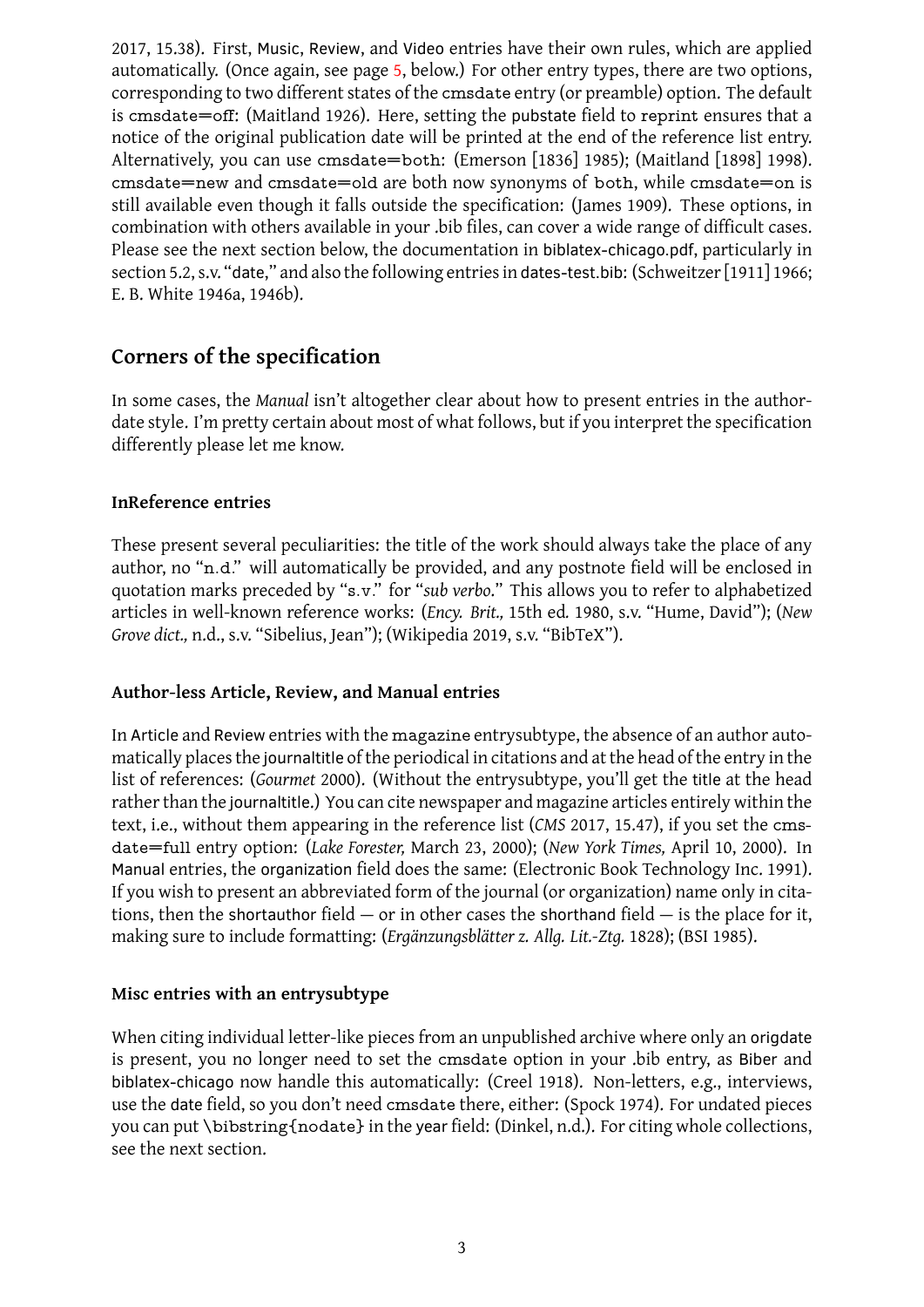This option's name derives from its use for citing texts from classical antiquity, though in the author-date style especially it can be put to use in several other contexts. In a nutshell, any entry with such an entrysubtype will be treated, in citations only, not as author-date but as author-title. (Entries in the list of references, e.g., a particular edition of Aristotle, will still appear in standard author-date format.) A \cite\* or \autocite\* command will, in such a case, produce the title rather than the year. Some examples should make this clearer:

Classical works: without abbreviation: (Aristotle, *Metaphysica*)*;* with abbreviation: (Aristotle, *Metaph.*)*;* (Pl., *Resp.*)*;* using standard pagination: (*Metaph.* 3.2.996b5–8); (*Resp.* 420e); work cited by page of a modern edition, i.e., without entrysubtype: (Euripides 1958, 198).

Sacred works, e.g., the Bible and the Qur'an: (Gen. [25:19–36:43](#page-6-0)).

An unpublish[ed ar](#page-13-3)chive, from which more than one work has been cit[ed: \(H](#page-13-3)ouse Papers, file 12). (Both this and the previous example use a Misc entry with cla[ssica](#page-9-4)l entrysubtype.)

#### **Comments inside citations**

If you wish to include a comment inside the parentheses of a citation, it will need to be separated by a semicolon (*CMS* 2017, 15.23). If you have a postnote, then you can manually provide the punctuation and comment in that field, e.g., (Stendhal 1925, 4; the unrevised trans.). Without a postnote, you now have two choices. You can enable the new postnotepunct package option, which allows y[ou sim](#page-15-0)ply to type \autocite[; the unrevised trans.]{stendhal: parma} (Stendhal 1925; the unrevised trans.), or you can cont[inue](#page-14-3) to use a separate Misc or CustomC entry containing just the text of the comment in the title field, entrysubtype classical, and options skipbib. An \autocites command calling both the main text and the comment will then do [the tr](#page-14-3)ick, e.g., (*CMS* 2017; the most recent edition).

## **Multiple authors**

The default settings in biblatex-chicago are maxnames=3,minnames=1 in citations and maxbibnames=10,minbibnames=7 in the list of references (these latter parameters set in biblatex-chicago.sty). In practice, this means that an entry like hlatky:hrt, with 5 authors, will present all of them in the list of references but will truncate to one in citations, like so: (Hlatky et al. 2002). For the vast majority of circumstances, these settings are exactly right for the Chicago author-date specification. However, if "a reference list includes another work *of the same date* that would also be abbreviated as ['Hlatky et al.'] but whose coauthors are different per[sons o](#page-10-3)r listed in a different order, the text citations must distinguish between them" (*CMS* 2017, 15.28). The (Biber-only) biblatex option uniquelist, set for you in biblatexchicago.sty, will automatically handle many of these situations for you, but it is as well to understand that it does so by temporarily suspending the limits, listed above, on how many names to pr[int in](#page-15-0) a citation. Without uniquelist, biblatex would present such a work as, e.g., (Hlatky et al. 2002b), while hlatky:hrt would be (Hlatky et al. 2002a). This does distinguish between them, but inaccurately, as it suggests that the two different author lists are exactly the same. With uniquelist, the two citations might look like (Hlatky, Boothroyd et al. 2002) and (Hlatky, Smith et al. 2002), which is what the specification requires.

If, however, the distinguishing name occurs further down the author list — in fourth or fifth position in our examples — then the default settings would produce citations with all 4 or 5 names printed, which can become awkwardly long. In such a situation, you can provide shortauthor fields that look like this: {{Hlatky et al., Quality of life,}} and {{Hlatky et al., Depressive symptoms,}}, using a shortened title to distinguish the references. This would produce (Hlatky et al., Quality of life, 2002) and (Hlatky et al., Depressive symptoms, 2002), as the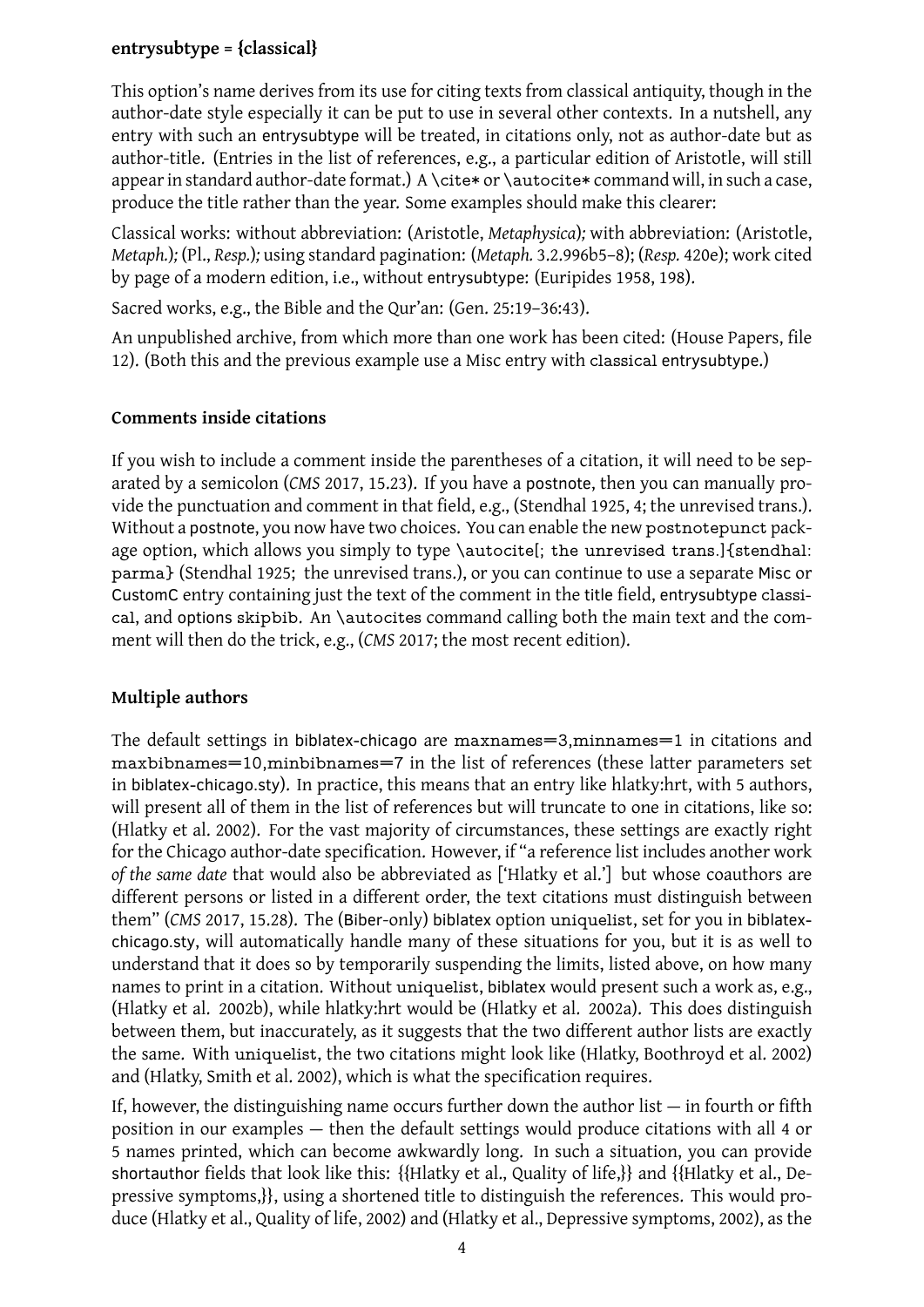## **Audiovisual entries**

<span id="page-4-0"></span>According to the *Manual*, "Chicago recommends a more comprehensive approach to dating audiovisual materials than in previous editions." This means, for instance, that, even when consulting a digital copy, "it is generally useful to give information about the original source." Also, "the date of the original recording should be privileged in the citation" (*CMS* 2017, 15.53). The rather more book-like entries are generally unaffected by these changes, so published (Audio) and unpublished (Misc) scores are no problem at all: (Schubert 1895); (Verdi 1998); (Shapey 1966). The dating of online materials has been enhanced: (Coolidge [ca. [1920](#page-15-0)]); (Horowitz 1968); (Pollan 2007). The most significant changes, however, appear in Music and Video entries, where every effort should be made to find date(s) for sources: ([Auden](#page-13-4) 1991);([Curti](#page-15-4)s and Malins 1996); (Handel 1987); (Holiday 1958); (New York Trumpet Ensemble 1981). Others perha[ps re](#page-10-4)[qu](#page-14-4)ire furt[her in](#page-13-5)formation in the entry or genuinely are better sui[ted to pre](#page-8-2)sentation in running text: (Beethoven, n.d.). The standard biblatex tools for subdivid[ing r](#page-6-1)eference lists are all [avail](#page-8-3)able if yo[u wan](#page-10-5)t to follow the *Manual's* recommendations on p[resen](#page-12-2)ting this kind of material separately from other so[urces.](#page-10-6)

# **Further examples (mainly for testing purposes)**

Article: (Associated Press 2000); (Brown 1978); (Chu and Long 1983); (Conley 1999); (Connell and Airey 1982); (Ellis 2008); (Friedman and Mezzetti 2001); (Garaud 1967); (Garrett 1975); (Gibbard 1999); (Kern 1938); (Kim Luu 1999); (Lewis 1998); (Loften 1989); (Loomis 1960); (Morgenson 2000); (Osborne 2[000\);](#page-6-2) (Reaves 2[001\);](#page-7-5) (Rozner 1979); (S[chne](#page-7-6)ider 1975[\); \(Sew](#page-7-7)all 1896); (Stenger 1[999\);](#page-7-8) (Terbor[gh](#page-8-4) 1974); (Wall 1971); (Warr and [Elliso](#page-9-5)n 2000); ([S. A. W](#page-9-6)hite 1999[\).](#page-9-7)

Artwork: [\(Leo](#page-9-8)nardo 1[480s\)](#page-10-7).

Audio: (*[The G](#page-12-3)reek and Ro[man w](#page-12-4)orld* 1977[\); \(We](#page-13-6)ed 1903).

Book: (B[arrow](#page-14-5)s 1959); (Ch[urchil](#page-14-6)l and Ei[senh](#page-15-5)ower 1990); (Cohen [1999\)](#page-15-6); (Cotton Man[ufac.](#page-15-7) 1869); (Creasey 1976); (Cre[asey](#page-11-3) 1978); (Creasey 1966); (Davenport and Beck 2001); (Feydeau 1970); (Furet 1999); (Furet 1995); (Hopp [1977](#page-9-9)); (Howell [19](#page-15-8)98); (Lach 1977); (Le Carré 1982); (Lévi-Strauss 1962); ([Lynch](#page-6-3) and Horton 1999); (Maison[neuv](#page-7-9)e, Lamar[che, a](#page-7-10)nd St-Amand 1998[\); \(Mc](#page-8-5)-Hugh 19[80\); \(M](#page-8-6)enchú 19[99\); \(M](#page-8-7)eredith 1[970\);](#page-8-8) (Michelangelo 1999); ([Gibald](#page-8-9)i 1998); (N[ationa](#page-9-10)l Recon[naissa](#page-9-11)nce Office 1967); (Pal[matar](#page-10-8)y 1950); ([Pelika](#page-10-9)n 1971)[; \(Rod](#page-11-4)man 1997); [\(Sche](#page-11-5)llinger, Hudson[, and](#page-11-6) Rijsbe[rman](#page-9-12) 1998);([Sechz](#page-11-7)er et al. 1996); (Sereny 1999); (Soltes 19[99\); \(S](#page-11-8)tendhal 19[25\); \(](#page-11-9)Suangtho a[nd La](#page-11-10)uridson 199[0\); \(T](#page-11-11)hompson 1964); [\(Tillic](#page-11-12)h 1951–6[3\); \(Au](#page-9-13)stin 1999); (Turabian 2013); (Walk[er an](#page-12-5)d Taylor 1998[\); \(Wa](#page-12-6)uchope 1[950\); \(](#page-12-7)Weber, Bu[rlet, a](#page-13-7)nd Abel 1928); (Wereszycki 1977); (E. B. [White](#page-13-8) 1976); (Wright 1[968–7](#page-14-7)8); (Wright [1969](#page-14-8)).

Bo[okInB](#page-14-3)ook: (Bernhard 1990b); (Be[rnhar](#page-14-9)d 1990c).

Collection[: \(Br](#page-14-10)ush and Clark 1983); [\(Har](#page-15-9)ley and Woo[dwar](#page-15-10)d 19[94\); \(](#page-16-0)Harley and Woo[dwar](#page-15-11)d 1987); (Kam[rany a](#page-15-12)nd Day 1980)[; \(Ang](#page-15-13)le 1968); [\(Zukowsk](#page-15-14)y 1987).

Image: (Bedford 1860s).

InBook: (Ashbrook and Albright [199](#page-7-11)7); (Phibbs 1987); (Willia[ms and](#page-10-10) Colomb 1990).

[InCo](#page-10-11)llection: (Centinel 1[981\); \(](#page-10-12)Ellet 19[68\); \(K](#page-6-4)eating 1968[\); \(Lip](#page-16-1)pincott 1968); (Sirosh, Miikkulainen, and Bednar [199](#page-6-5)6); (Wiens 1983).

InProceedings: (Frede 2009).

InReference: (*OED,* 2nd [ed](#page-7-12)*.* 2009, s.v. ["abso](#page-8-10)lute").

Manual: (Electroni[c Boo](#page-14-11)[k T](#page-9-14)echno[logy](#page-15-15) Inc. 199<u>1)</u>.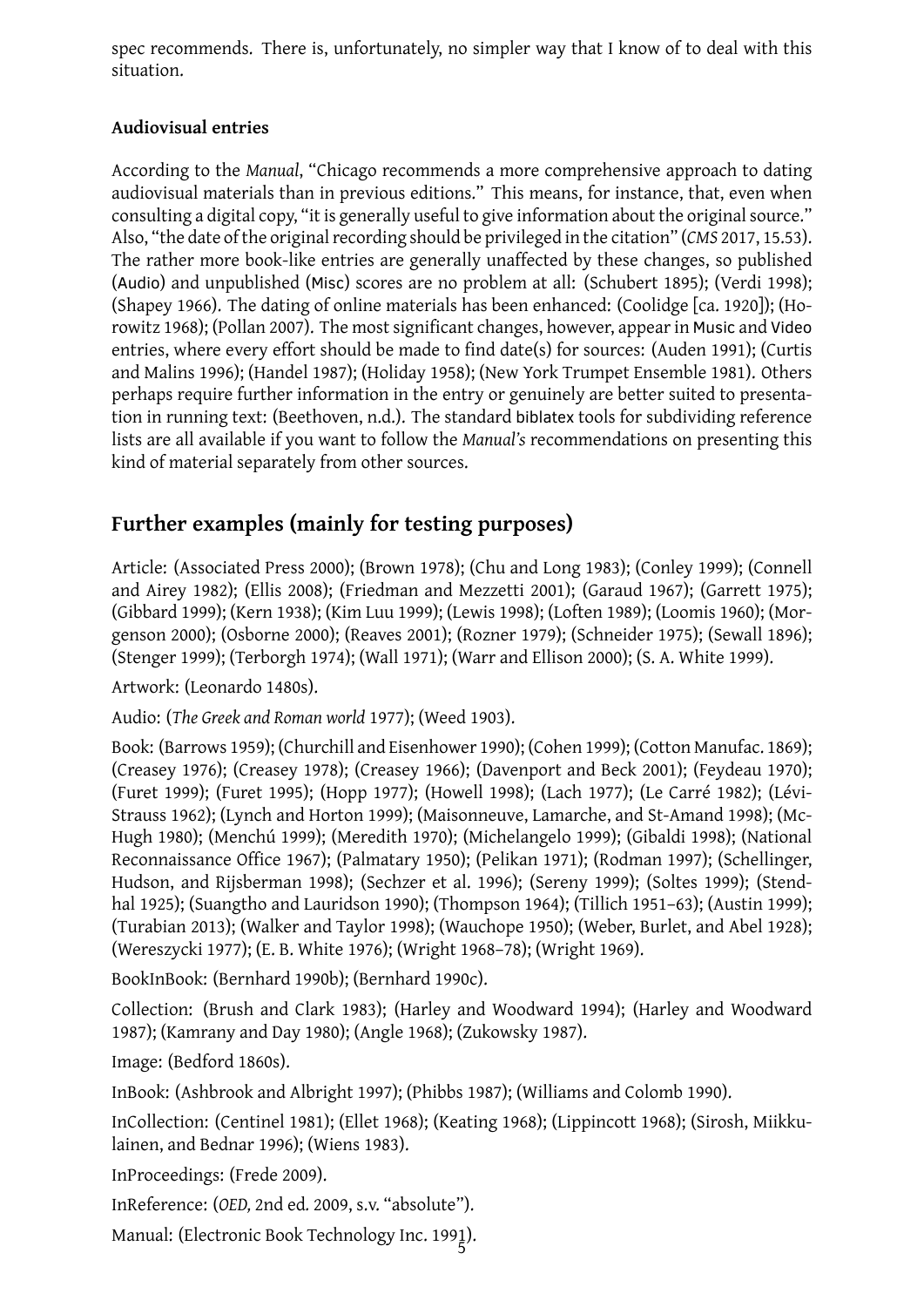Music: (Pink Floyd 1970); (Mozart 1987); (Rubinstein 1946–67). Online: (Harwood 2008); (Powell 1998). Patent: (Petroff [and S](#page-13-9)tapelbroek 1986). Periodical: (Good 1[999\);](#page-12-8) (Whitti[ng](#page-13-10)[ton e](#page-12-9)t al. 1991). Report: (van Her[wijnen](#page-10-13) 1988). Review: (AC 2008); (Bundy 1990); [\(Clem](#page-12-10)ens 2000); (Kozinn 2000); (Ratliff 1999); (Wallraff 2000). SuppBook: (Fried[man](#page-9-15) 1994); (Polakow 1993[\); \(Pro](#page-15-16)se 2000). Thesis: (P. C. Murphy 20[00\).](#page-15-17) Unpublishe[d: \(Na](#page-6-6)ss 2000). Video: (Cleese et al. 2[0](#page-12-11)[01\); \(](#page-9-16)Hitchcock [1959\)](#page-13-11).

## **Additions and cha[nges](#page-12-12) for the 17th [editi](#page-10-14)on**

Article: (Amlen 2015); (Black 2008); (Kessler 2015); (Saberhagen 1928); (Stoffle et al. 2000).

Artwork: (McCurry 1984).

Audio: (Danforth and Chillag 2015); (Strayed 2012).

Book: (Rovio En[terta](#page-6-7)inment [2014\)](#page-7-15); (Grande [and A](#page-11-13)ugustyn 2011); [\(Gran](#page-13-12)de and Augus[tyn](#page-14-12) 2009).

Dataset: (GenBank, [for R](#page-11-14)P11-[322N](#page-8-11)14 BAC); ([NASA](#page-14-13)/IPAC Extragalactic Database, object name IRAS F00400+4059).

Music: (Ghost dancing music, [n.d](#page-13-13).); (Rihanna 2007).

Online: (Díaz 2016); (O'Brien [2015\); \(How](#page-9-17) did the "cool kids" turn out? 2016); (Souza [2016\);](#page-12-13) [comments with](#page-12-13) commenton: (Braun, August 9, 2016; reply to How did the "cool kids" turn out? 2016); (Licis, February 24[, 201](#page-9-18)6; comme[nt on](#page-13-14) Díaz 2016).

Performance: [\(Mir](#page-8-12)anda 2016)[.](#page-12-14)

Periodical: (Amlen, *Wordplay*)*.*

Revi[ew: b](#page-10-15)log comment without commenton: (Viv 20[15\); b](#page-8-12)log comment with commenton: (AC, July 1, 2008, 10:18 a[.m.; c](#page-11-15)omment on Ellis 2008).

Standard: (NISO 20[10\); \(W3C](#page-6-8) 2008).

Video: (R. Murphy 2016); (Mayberry 1971).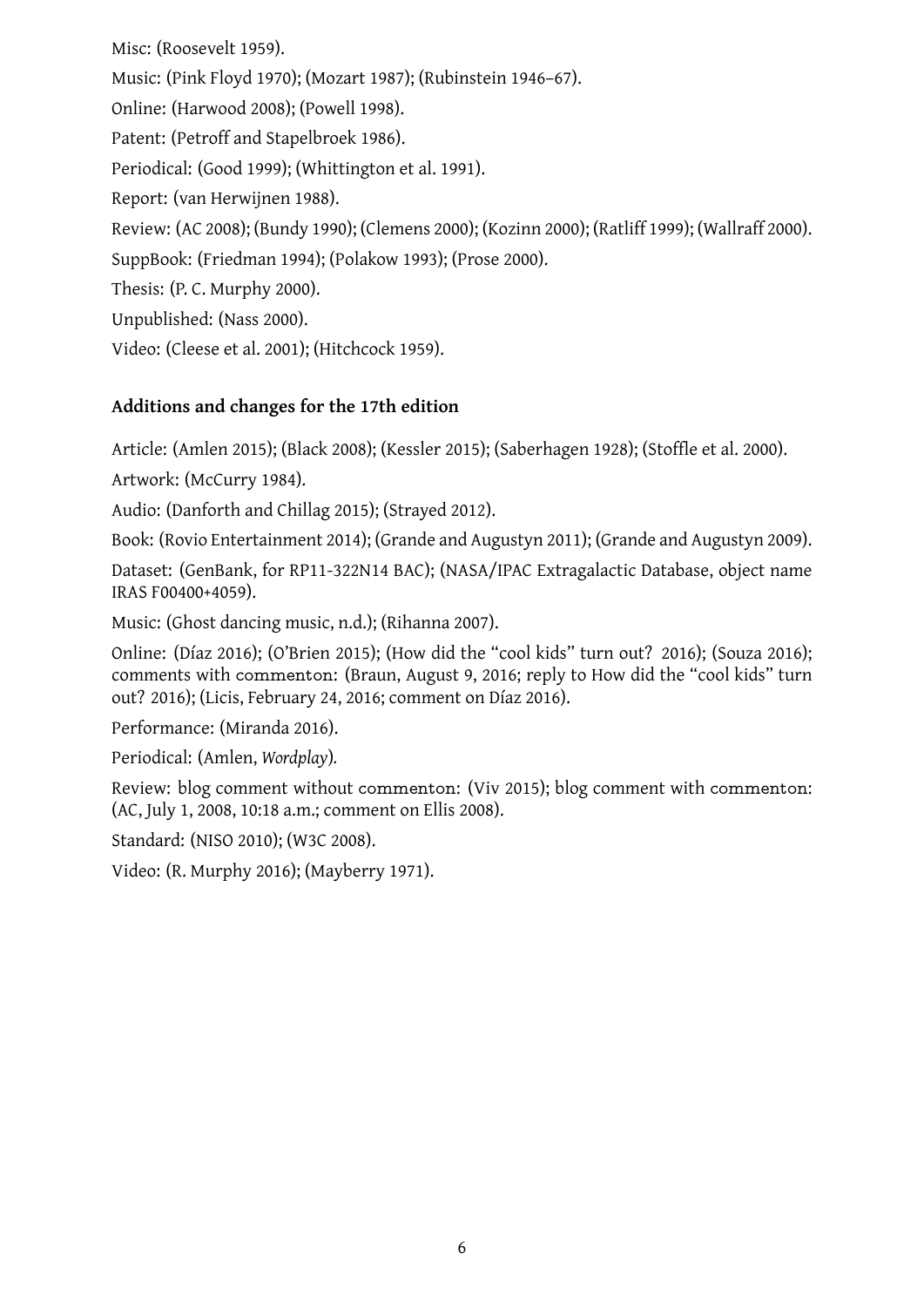# **References**

- AC. 2008. Comment on Rhian Ellis, Squatters' rights, July 1, 2008, 10:18 a.m. *Ward Six* (blog), June 30, 2008. http://wardsix.blogspot.com/2008/06/squatters-rights.html.
- <span id="page-6-6"></span>Adorno, Theodor W., and Walter Benjamin. 1999. *The complete correspondence, 1928–1940.* Edited by Henri Lon[itz. Translated by Nicholas Walker. Cambridge, MA: Harvard](http://wardsix.blogspot.com/2008/06/squatters-rights.html) University Press.
- Amlen, Deb. 2015. One who gives a hoot. *Wordplay* (blog). *New York Times,* January 26, 2015. http://wordplay.blogs.nytimes.com/2015/01/26/one-who-gives-a-hoot/.

, ed. n.d. *Wordplay* (blog). *New York Times.* http://wordplay.blogs.nytimes.com.

- <span id="page-6-7"></span>Angle, Paul M., ed. 1968. *[Prairie state: Impressions of Illinois, 1673–1967, by traveler](http://wordplay.blogs.nytimes.com/2015/01/26/one-who-gives-a-hoot/)s and other observers.* Chicago: University of Chicago Press.
- <span id="page-6-8"></span><span id="page-6-4"></span>Aristotle. 1928. *Metaphysica.* Translated by W. D. Ross. Vol. 8 of *[The works of Aristotle, tr](http://wordplay.blogs.nytimes.com)anslated into English,* 2nd ed., edited by W. D. Ross. Oxford: Clarendon Press. Greek edition: *Metaphysics.* Edited by W. D. Ross. 2 vols. Oxford: Oxford Univ. Press / Sandpiper Books, 1997. First published 1924.
- <span id="page-6-0"></span>Ashbrook, James B., and Carol Rausch Albright. 1997. The frontal lobes, intending, and a purposeful God. Chap. 7 in *The humanizing brain.* Cleveland, OH: Pilgrim Press.
- Ashe, Gordon. *See* Creasey, John.
- Associated Press. 2000. Westchester approves measure on gun safety. *New York Times,* June 12, 2000.
- Auden, W. H. 1991. *Selected poems.* Read by the author. Spoken Arts 7137, audiocassette.
- <span id="page-6-2"></span>Austin, Tim, comp. 1999. *The Times guide to English style and usage.* Rev. ed. London: Times Books, s.vv. "police ranks," "postal addresses."
- <span id="page-6-1"></span>Author, Margaret M. Forthcoming. Article title. *Journal Name* 98.
- Babb, Florence. 1989. *Between field and cooking pot: The political economy of marketwomen in Peru.* Rev. ed. Austin: University of Texas Press.
- Barcott, Bruce. 2000. Review of *The last marlin: The story of a family at sea*, by Fred Waitzkin. *New York Times Book Review,* April 16, 2000, 7.
- Barrows, Herbert. 1959. *Reading the short story.* Vol. 1 of *An introduction to literature,* edited by Gordon N. Ray. Boston: Houghton Mifflin.
- <span id="page-6-3"></span>Batson, C. Daniel. 1990. How social is the animal? The human capacity for caring. *American Psychologist* 45 (March): 336–46.
- Beattie, J. M. 1974. The pattern of crime in England, 1660–1800. *Past and Present,* no. 62, 47–95.
- <span id="page-6-5"></span>Bedford, Francis. 1860s. *Stratford on Avon church from the Avon.* Albumen print of collodion negative, 18.8 x 28.0 cm. International Museum of Photography at George Eastman House, Rochester.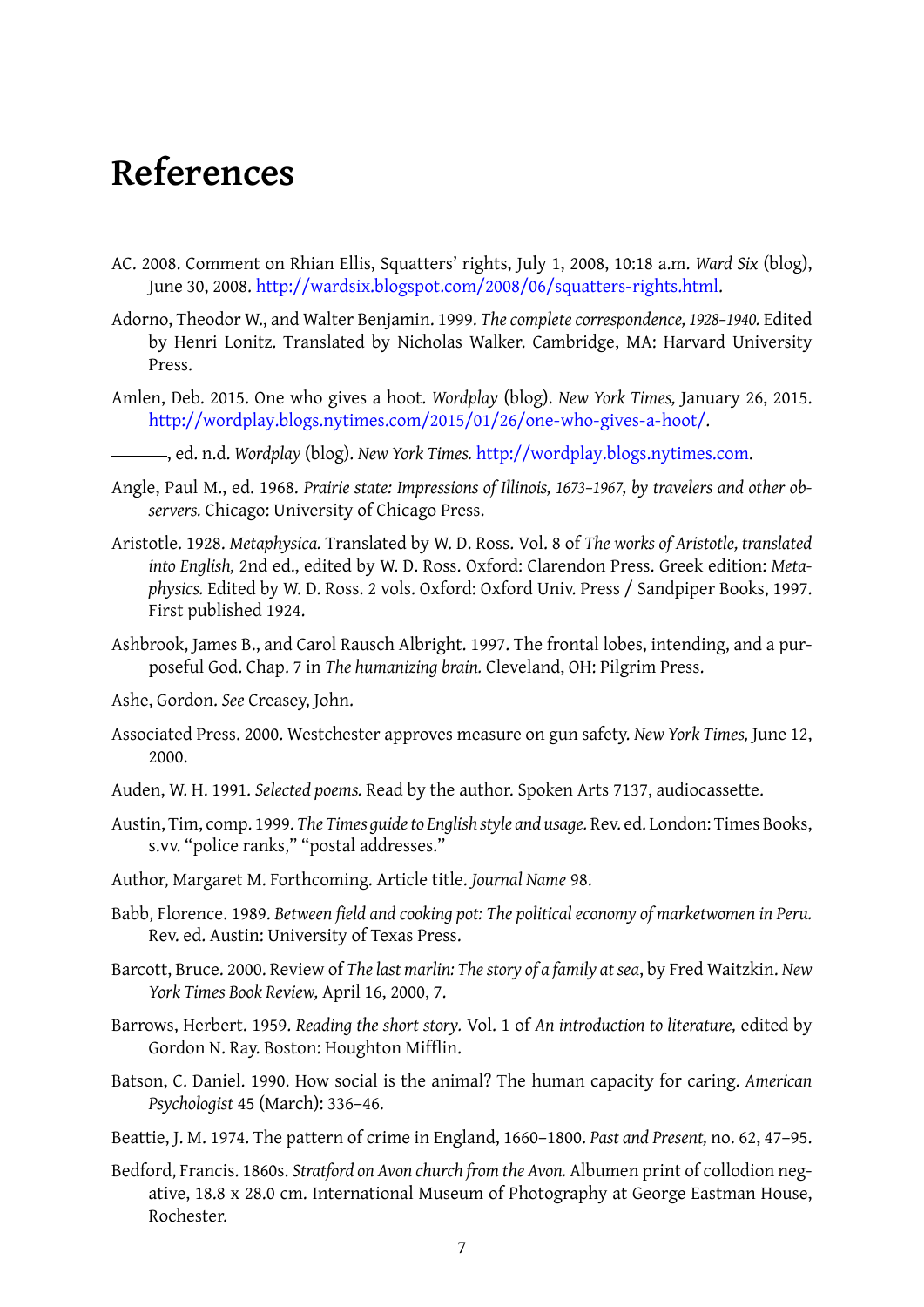Bernhard, Thomas. 1990a. *Histrionics: Three plays.* Translated by Peter K. Jansen and Kenneth Northcott. Chicago: University of Chicago Press.

. 1990b. *A party for Boris.* In Bernhard 1990a.

<span id="page-7-16"></span>. 1990c. *Ritter, Dene, Voss.* In Bernhard 1990a.

- Bernstein, Leonard, dir. n.d. *Symphony no. 5.* [By Dm](#page-7-16)itri Shostakovich. New York Philharmonic. CBS IM 35854.
- <span id="page-7-3"></span>Black, Steven. 2008. Changing epidemiology [of inva](#page-7-16)sive pneumococcal disease: A complicated story. *Clinical Infectious Diseases* 47. Published electronically July 14, 2008. https://doi.org/ 10.1086/590002.
- <span id="page-7-15"></span>Boxer, Charles R., ed. 1953. *South China in the sixteenth century.* Hakluyt Soci[ety Publications,](https://doi.org/10.1086/590002) 2nd ser., 106. London.
- <span id="page-7-0"></span>Bro[wn, George C., ed](https://doi.org/10.1086/590002). 1978. A Swedish traveler in early Wisconsin: The observations of Frederika Bremer. Pts. 1 and 2. *Wisconsin Magazine of History* 61 (Summer): 300–318; 62 (Autumn): 41–56.
- <span id="page-7-5"></span>Browning, Elizabeth Barrett. 1996. *Aurora Leigh: Authoritative text, backgrounds and contexts, criticism.* Edited by Margaret Reynolds. Norton Critical Editions. New York: Norton.
- <span id="page-7-1"></span>Brush, A. H., and G. A. Clark Jr., eds. 1983. *Perspectives in ornithology.* Cambridge: Cambridge University Press.
- <span id="page-7-11"></span>BSI (British Standards Institute). 1985. *Specification for abbreviation of title words and titles of publications.* Linford Woods, Milton Keynes, UK: British Standards Institute.
- <span id="page-7-2"></span>Bundy, McGeorge. 1990. Interview by Robert MacNeil. *MacNeil/Lehrer NewsHour,* PBS, February 7, 1990.
- <span id="page-7-13"></span>Centinel [pseud.]. 1981. Letters. In *The complete Anti-Federalist,* edited by Herbert J. Storing. Chicago: University of Chicago Press.
- <span id="page-7-12"></span>Chu Ching and Long Zhi. 1983. The vicissitudes of the giant panda, *Ailuropoda melanoleuca* (David) [in Chinese]. *Acta Zoologica Sinica* 20 (1): 191–200.
- <span id="page-7-6"></span>Churchill, Winston, and Dwight D. Eisenhower. 1990. *The Churchill-Eisenhower correspondence, 1953–1955.* Edited by Peter G. Boyle. Chapel Hill: University of North Carolina Press.
- <span id="page-7-9"></span>Clark, Hazel V. [1957?]. *Mesopotamia: Between two rivers.* Mesopotamia, OH: End of the Commons General Store.
- <span id="page-7-4"></span>Cleese, John, Terry Gilliam, Eric Idle, Terry Jones, and Michael Palin. 2001. Commentaries. Disc 2. *Monty Python and the Holy Grail,* special ed. Directed by Terry Gilliam and Terry Jones. Culver City, CA: Columbia Tristar Home Entertainment. DVD.
- <span id="page-7-14"></span>Clemens, David. 2000. Letter to the editor. *Wall Street Journal,* April 21, 2000.
- Cohen, Naomi W. 1999. *Jacob H. Schiff: A study in American leadership.* Hanover, NH: Brandeis University Press, an imprint of University Press of New England.
- <span id="page-7-10"></span>Conley, Alice. 1999. Fifth-grade boys' decisions about participation in sports activities. In Nonsubject-matter outcomes of schooling, edited by Thomas L. Good. Special issue, *Elementary School Journal* 99 (5): 131–46.
- <span id="page-7-8"></span><span id="page-7-7"></span>Connell, A. D., and D. D. Airey. 1982. The chronic effects of fluoride on the estuarine amphipods *Grandidierella lutosa* and *G. lignorum. Water Research* 16:1313–17.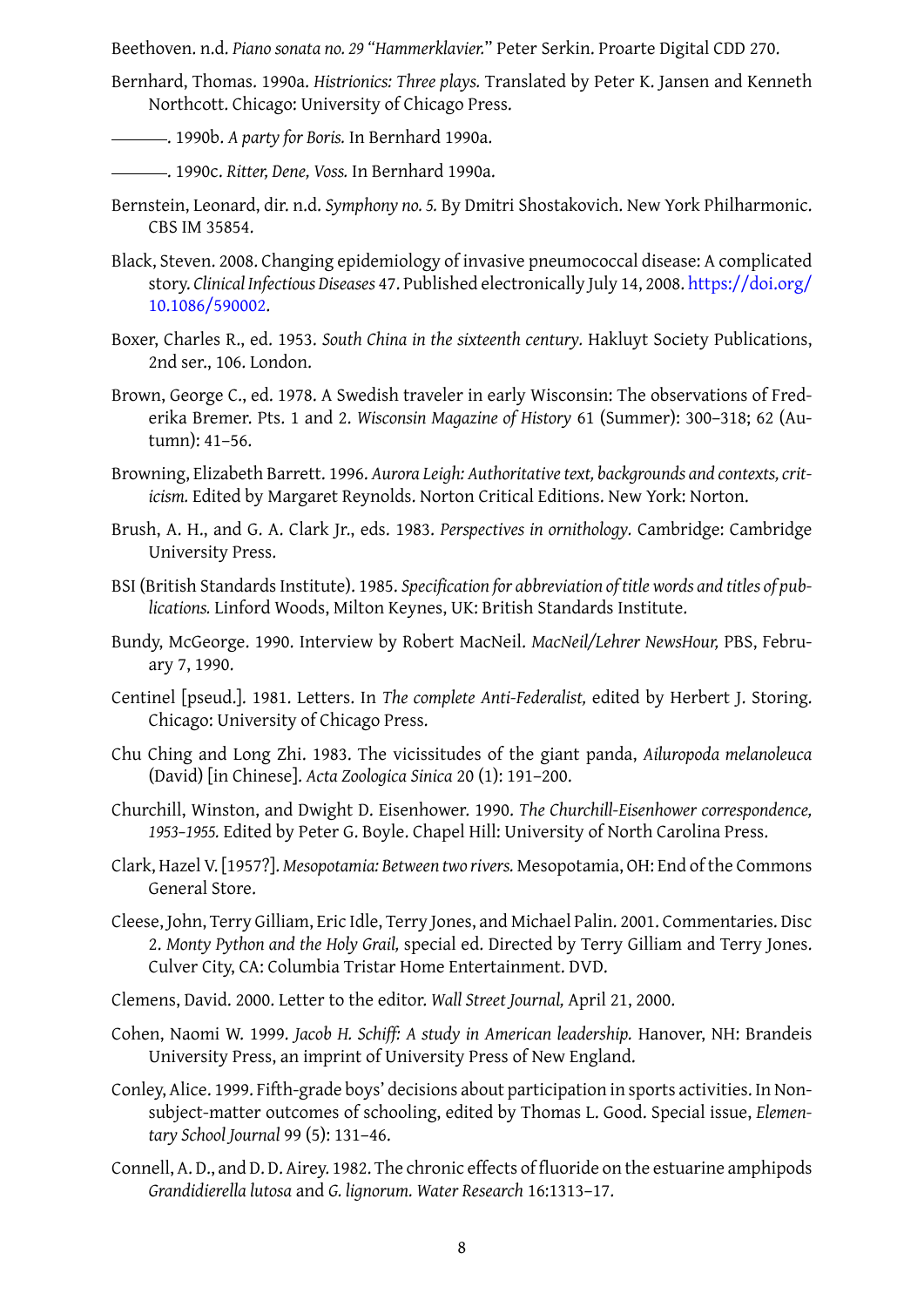- Conway, M. S. 1998. The evolution of diversity in ancient ecosystems: A review. *Philosophical Transactions of the Royal Society* B 353:327–45.
- [Cook, Ebenezer?]. 1730. *Sotweed redivivus, or the planter's looking-glass.* By "E. C. Gent." Annapolis.
- <span id="page-8-1"></span>Coolidge, Calvin. [Ca. 1920]. Equal rights (speech). Copy of an undated 78 rpm disc, 3:45. In American leaders speak: Recordings from World War I and the 1920 election, 1918–1920. Library of Congress. RealAudio and WAV formats. http://memory.loc.gov/ammem/ nfhtml/.
- <span id="page-8-2"></span>Cotton Manufacturer. 1869. *An inquiry into the causes of the present long-continued depression in the cotton trade, with suggestions for its improvement.* [Bury, UK.](http://memory.loc.gov/ammem/nfhtml/)

Crea[sey, John](http://memory.loc.gov/ammem/nfhtml/) [Jeremy York, pseud.]. 1966. *Death to my killer.* New York: Macmillan.

- <span id="page-8-5"></span>[Gordon Ashe, pseud.]. 1976. *A blast of trumpets.* New York: Holt, Rinehart & Winston.
- <span id="page-8-8"></span>[Anthony Morton, pseud.]. 1978. *Hide the baron.* New York: Walker.
- <span id="page-8-6"></span>Creel, George. 1918. George Creel to Colonel House, 25 September 1918. Edward M. House Papers. Yale University Library.
- <span id="page-8-7"></span>Crow, Martin M., and Clair C. Olson, eds. 1966. *Chaucer life-records.* Compiled by John M. Manly and Edith Richert. With the assistance of Lilian J. Redstone and others. London: Oxford University Press.
- <span id="page-8-0"></span>Curtis, Michael, and Gregory S. Malins. 1996. The one with the Princess Leia fantasy. *Friends,* season 3, episode 1. Directed by Gail Mancuso. Aired September 19, 1996. Burbank, CA: Warner Home Video, 2003. DVD.
- <span id="page-8-3"></span>Danforth, Mike, and Ian Chillag. 2015. F-bombs, chicken, and exclamation points. April 21, 2015. In *How to do everything,* produced by Gillian Donovan. Podcast. MP3 audio, 18:46. http://www.npr.org/podcasts/510303/how-to-do-everything.
- <span id="page-8-11"></span>Davenport, Thomas H., and John C. Beck. 2001. *The attention economy: Understanding the new currency of business.* Cambridge, MA: Harvard Business School Press. TK3 Reader e-book.
- <span id="page-8-9"></span>Díaz, [Juno. 2016. Always surprises my students when I tell them tha](http://www.npr.org/podcasts/510303/how-to-do-everything)t the "real" medieval was more diverse than the fake ones most of us consume. Facebook, February 24, 2016. https: //www.facebook.com/junotdiaz.writer/posts/972495572815454.
- <span id="page-8-12"></span>Dinkel, Joseph. n.d. Description of Louis Agassiz written at the request of Elizabeth Cary [Agas](https://www.facebook.com/junotdiaz.writer/posts/972495572815454)siz. Agassiz Papers. Houghton Library, Harvard University.
- Donne, John. 1995. *[The "Anniversaries" and the "Epicedes and obsequi](https://www.facebook.com/junotdiaz.writer/posts/972495572815454)es.*" Edited by Gary A. Stringer and Ted-Larry Pebworth. Vol. 6 of *The variorum edition of the poetry of John Donne,* edited by Gary A. Stringer. Bloomington: Indiana Univ. Press.
- Dunn, Susan. 1999. *Sister revolutions: French lightning, American light.* New York: Faber & Faber / Farrar, Straus & Giroux.
- Electronic Book Technology Inc. 1991. *Dynatext, electronic book indexer/browser.* Providence, RI: Electronic Book Technology Inc.
- Eliot, T. S., ed. 1953. *Literary essays.* By Ezra Pound. New York: New Directions.
- Ellet, Elizabeth F. L. 1968. By rail and stage to Galena. In Angle 1968, 271–79.
- <span id="page-8-10"></span><span id="page-8-4"></span>Ellis, Rhian. 2008. Squatters' rights. *Ward Six* (blog), June 30, 2008. http://wardsix.blogspot. com/2008/06/squatters-rights.html.  $\overline{q}$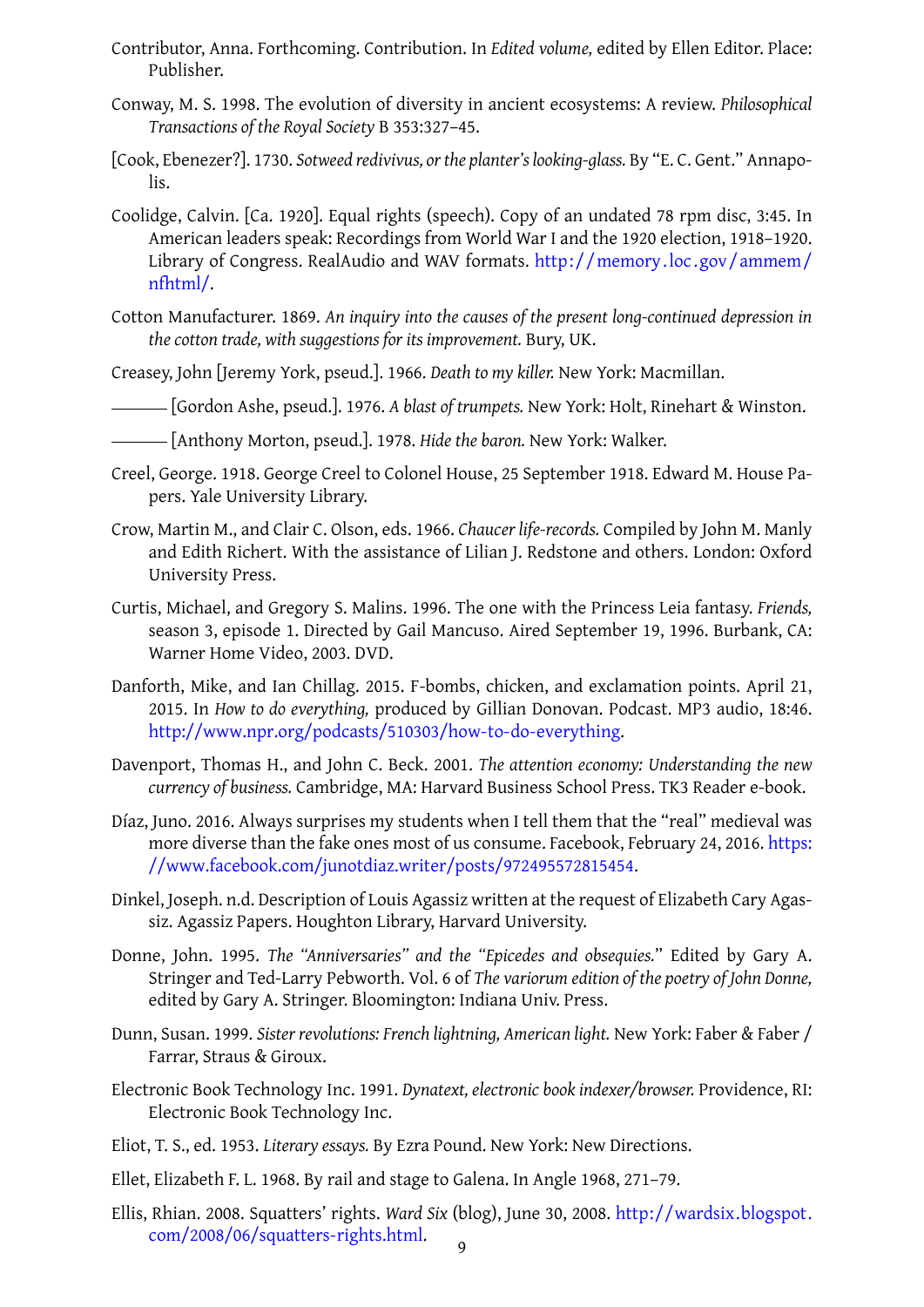<span id="page-9-1"></span>*Ergänzungsblätter zur Allgemeinen Literatur-Zeitung.* 1828. Unsigned review of *Geschichten der romanischen und germanischen Völker*, by Leopold von Ranke*.* February, nos. 23–24.

Jaroslav Pelikan. Boston: Beacon.

- <span id="page-9-3"></span>Euripides. 1958. *Orestes.* Translated by William Arrowsmith. In *Euripides,* vol. 4 of *The complete Greek tragedies,* edited by David Grene and Richmond Lattimore, 185–288. Chicago: University of Chicago Press.
- <span id="page-9-4"></span>Evanston Public Library Board of Trustees. n.d. Evanston public library strategic plan, 2000– 2010: A decade of outreach. Evanston Public Library. Accessed July 18, 2002. http://www. epl.org/library/strategic-plan-00.html.
- <span id="page-9-0"></span>Feydeau, Georges. 1970. *Four farces by Georges Feydeau.* Translated by Norma[n R. Shapiro.](http://www.epl.org/library/strategic-plan-00.html) Chicago: University of Chicago Press.
- <span id="page-9-10"></span>Frede, Dorothea. 2009. *[Nicomachean ethics](http://www.epl.org/library/strategic-plan-00.html)* vii. 11–12*:* Pleasure. In *Aristotle: "Nicomachean ethics," book vii,* edited by Carlo Natali, 183–207. Symposium Aristotelicum. Oxford: Oxford University Press.
- <span id="page-9-14"></span>Friedman, James W., and Claudio Mezzetti. 2001. Learning in games by random sampling. *Journal of Economic Theory* 98, no. 1 (May). https://doi.org/10.1006/jeth.2000.2694.
- <span id="page-9-5"></span>Friedman, Milton. 1994. Introduction to *The road to serfdom,* by F. A. Hayek, ix–xx. Anniversary ed. Chicago: University of Chicago Press.
- <span id="page-9-16"></span>Furet, François. 1995. *Le passé d'une illusion.* [Paris: Éditions Robert Laffont. Translat](https://doi.org/10.1006/jeth.2000.2694)ed by Deborah Furet as *The passing of an illusion.* Chicago: University of Chicago Press, 1999.
	- . 1999. *The passing of an illusion.* Translated by Deborah Furet. Chicago: University of Chicago Press.
- <span id="page-9-12"></span><span id="page-9-11"></span>Garaud, Marcel. 1967. Recherches sur les défrichements dans la Gâtine poitevine aux XIe et XIIe siècles. *Bulletin de la Société des antiquaires de l'Ouest,* 4th ser., 9:11–27.
- <span id="page-9-6"></span>Garrett, Marvin P. 1975. Language and design in *Pippa passes. Victorian Poetry* (West Virginia University) 13 (1): 47–60.
- <span id="page-9-7"></span>GenBank. (For RP11-322N14 BAC [accession number AC087526.3]; accessed April 6, 2016). http: //www.ncbi.nlm.nih.gov/nuccore/19683167.
- <span id="page-9-17"></span>Ghost dancing music. n.d. Naraya no. 2, MP3 audio. Cited in Richard W. Stoffle et al. Ghost dancing the Grand Canyon. *Current Anthropology* 41, no. 1 (2000). https:// doi. or[g/10.](http://www.ncbi.nlm.nih.gov/nuccore/19683167) [1086/30010.](http://www.ncbi.nlm.nih.gov/nuccore/19683167)
- <span id="page-9-18"></span>Gibaldi, Joseph, ed. 1998. *MLA style manual and guide to scholarly publishing.* [2nd ed. New York:](https://doi.org/10.1086/30010) Modern Language Association of America.
- <span id="page-9-13"></span>Gibb[ard, Allan. 1](https://doi.org/10.1086/30010)999. Morality in living: Korsgaard's Kantian lectures. Review of *The sources of normativity*, by Christine M. Korsgaard. *Ethics* 110 (1): 140–64.
- <span id="page-9-8"></span>Good, Thomas L., ed. 1999. Non-subject-matter outcomes of schooling. Special issue, *Elementary School Journal* 99 (5).
- *Gourmet.* 2000. Kitchen Notebook. May.
- <span id="page-9-15"></span><span id="page-9-2"></span>Grande, Lance, and Allison Augustyn. 2009. *Gems and gemstones: Timeless natural beauty of the mineral world.* Chicago: University of Chicago Press.
	- . 2011. *Gems and jewels.* iPad ed., v. 1.01. Touchpress. Adapted from *Gems and gemstones: Timeless natural beauty of the mineral world.* Chicago: University of Chicago Press, 2009.
- <span id="page-9-9"></span>*The Greek and Roman world.* 1977. Chicago: Society for Visual Education. Filmstrip, 44 min. 10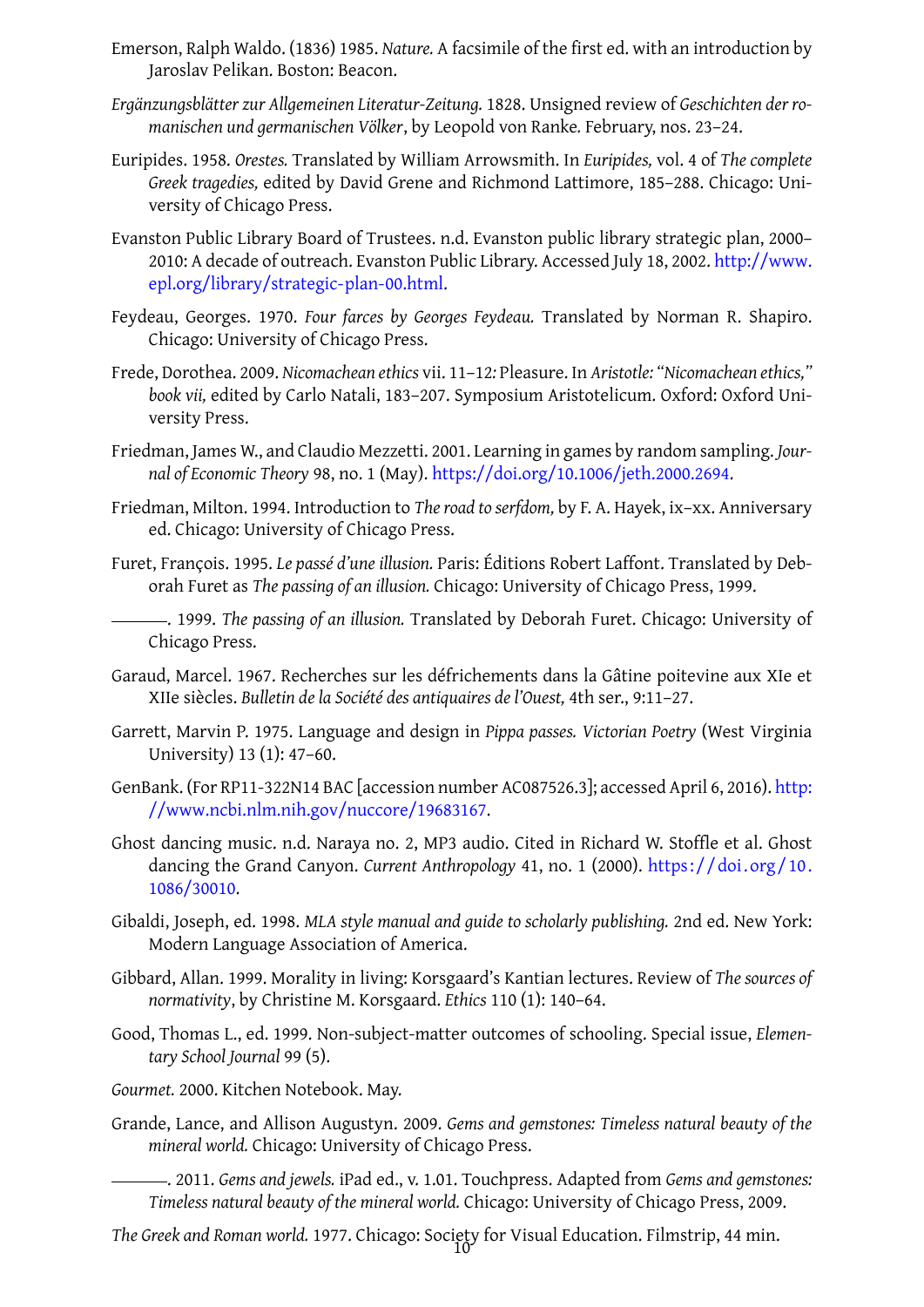- tional, 1988. Videocassette (VHS), 141 min.
- <span id="page-10-5"></span>Harley, J. B., and David Woodward, eds. 1987. *Cartography in prehistoric, ancient, and medieval Europe and the Mediterranean.* In Harley and Woodward 1987–, vol. 1.
- , eds. 1987–. *The history of cartography.* 3 vols. Chicago: University of Chicago Press.
- <span id="page-10-11"></span>, eds. 1994. *Cartography in the traditional East and Sou[theast A](#page-10-16)sian societies.* In Harley and Woodward 1987–, vol. 2, bk. 2.
- <span id="page-10-16"></span><span id="page-10-10"></span>Harwood, John. 2008. The pros and cons of Biden. *New York Times* video, 2:00*,* August 23, 2008. http://video.on.nytimes.com/?fr\_story=a425c9aca92f51bd19f2a621fd93b5e266507191.
- <span id="page-10-13"></span>Hitchcock, Alfre[d, dir.](#page-10-16) 1959. Crop duster attack. *North by northwest.* Burbank, CA: Warner Home Video, 2000. DVD.
- <span id="page-10-14"></span><span id="page-10-3"></span>Hlat[ky, Mark A., Derek Boothroyd, Eric Vittinghoff, Penny Sharp, and Mary A. Whoole](http://video.on.nytimes.com/?fr_story=a425c9aca92f51bd19f2a621fd93b5e266507191)y. 2002. Quality-of-life and depressive symptoms in postmenopausal women after receiving hormone therapy: Results from the Heart and Estrogen/Progestin Replacement Study (HERS) trial. *Journal of the American Medical Association* 287, no. 5 (February 6, 2002). Accessed January 7, 2002. http://jama.ama-assn.org/issues/v287n5/rfull/joc10108.html# aainfo.
- Holiday, Billie, vocalist. 1958. I'm a fool to want you. By Joel Herron, Frank Sinatra, and Jack Wolf. Recorded Februar[y 20, 1958. With Ray Ellis. On](http://jama.ama-assn.org/issues/v287n5/rfull/joc10108.html#aainfo) *Lady in satin.* Columbia CL 1157, 1960, [33](http://jama.ama-assn.org/issues/v287n5/rfull/joc10108.html#aainfo)1/3 rpm.
- <span id="page-10-6"></span>Hopp, Joachim. 1977. *Untersuchungen zur Geschichte der letzten Attaliden.* Vestigia: Beiträge zur alten Geschichte 25. Munich: C. H. Beck'sche Verlagsbuchhandlung.
- <span id="page-10-8"></span>HOROWITZ AT CARNEGIE HALL 2-Chopin Nocturne in fm op.55. 1968. YouTube video, 5:53. From a performance televised by CBS on September 22, 1968. Posted by "hubanj," January 9, 2009. http://www.youtube.com/watch?v=cDVBtuWkMS8.
- <span id="page-10-4"></span>[Horsley, Samuel]. 1796. *On the prosodies of the Greek and Latin languages.*
- House, Edward M.[, Papers. Yale University Library.](http://www.youtube.com/watch?v=cDVBtuWkMS8)
- <span id="page-10-1"></span>How did the "cool kids" from high school turn out? 2016. Quora, August 9, 2016. https://www. quora.com/How-did-the-cool-kids-from-high-school-turn-out/.
- <span id="page-10-15"></span>Howell, M. C. 1998. *The marriage exchange: Property, social place, and gender in the cities of the Low Countries.* Women in Culture and Society, edited by C. R. Stimpson. Chicago[: University of](https://www.quora.com/How-did-the-cool-kids-from-high-school-turn-out/) [Chicago Press.](https://www.quora.com/How-did-the-cool-kids-from-high-school-turn-out/)
- <span id="page-10-9"></span>ISO (International Organization for Standardization). 1997. *Information and documentation rules for the abbreviation of title words and titles of publications.* ISO 4:1997. Paris: ISO.
- <span id="page-10-0"></span>James, Henry. 1909. *The ambassadors.* Project Gutenberg, 1996. ftp://ibiblio.org/pub/docs/ books/gutenberg/etext96/ambas10.txt.
- <span id="page-10-2"></span>Kamrany, Nake M., and Richard H. Day, eds. 1980. *Economic issues of the eighties.* [Baltimore: Johns](ftp://ibiblio.org/pub/docs/books/gutenberg/etext96/ambas10.txt) Hopkins Univ. Press.
- Keat[ing, William H. 1968. Fort Dearborn and](ftp://ibiblio.org/pub/docs/books/gutenberg/etext96/ambas10.txt) Chicago. In Angle 1968, 84–87.
- <span id="page-10-12"></span><span id="page-10-7"></span>Kern, W. 1938. Waar verzamelde Pigafetta zijn Maleise woorden? [Where did Pigafetta collect his Malaysian words?] *Tijdschrift voor Indische taal-, land- e[n volke](#page-6-4)nkunde* 78:271–73.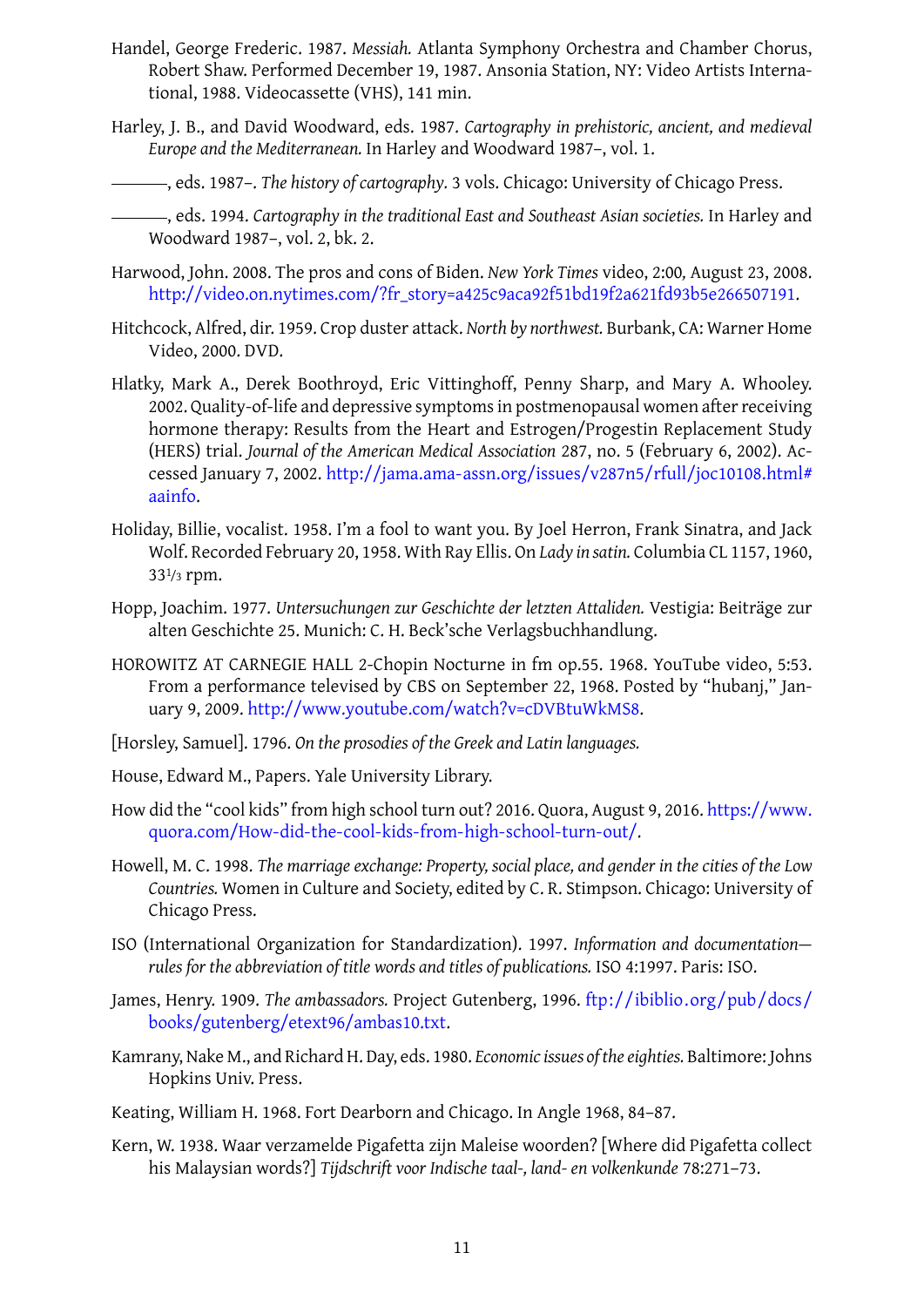- *New York Times,* May 2, 2015. Video, 2:01. http://www.nytimes.com/video/business/ 100000003662208/the-driverless-now.html.
- <span id="page-11-13"></span>Kim Luu, Diane-Dinh. 1999. Diethylstilbestrol and media coverage of the "morning after" pill. *Lost in Thought: Undergraduate Research Journal* [\(Indiana University South Bend\) 2:65–70.](http://www.nytimes.com/video/business/100000003662208/the-driverless-now.html)
- Kozi[nn, Allan. 2000. Review of concert performan](http://www.nytimes.com/video/business/100000003662208/the-driverless-now.html)ce by Timothy Fain (violin) and Steven Beck (piano), 92nd Street Y, New York. *New York Times,* April 21, 2000, Weekend section.
- Lach, Donald. 1977. *The scholarly disciplines.* Vol. 2, bk. 3 of *Asia in the making of Europe.* Chicago: University of Chicago Press.
- *Lake Forester* (Lake Forest, IL). 2000. Pushcarts evolve to trendy kiosks. March 23, 2000.
- <span id="page-11-4"></span>Le Carré, John [David John Moore Cornwell]. 1982. *The quest for Karla.* New York: Knopf.
- <span id="page-11-2"></span>Leonardo da Vinci. 1480s. *Madonna of the rocks.* Oil on canvas, 78 x 48.5 in. Louvre, Paris.
- <span id="page-11-5"></span>Lévi-Strauss, Claude. 1962. *The savage mind.* Chicago: University of Chicago Press; London: Weidenfeld & Nicolson.
- <span id="page-11-6"></span><span id="page-11-3"></span>Lewis, Judith. 1998. ["'Tis](#page-11-3) a misfortune to be a great ladie": Maternal mortality in the British aristocracy, 1558–1959. *Journal of British Studies* 37:26–53.
- Lippincott, Sarah Clarke. 1968. Chicago. In Angle 1968, 362–70.
- Loften, Peter. 1989. Reverberations between wordplay and swordplay in *Hamlet. Aeolian Studies* 2:12–29.
- Loomis, C. C., Jr. 1960. Structure and sympathy in [Joyc](#page-6-4)e's "The dead." *PMLA* 75:149–51.
- Lynch, Patrick J., and Sarah Horton. 1999. *Web style guide: Basic design principles for creating Web sites.* New Haven: Yale Univ. Press.
- <span id="page-11-7"></span>Maisonneuve, Danielle, Jean-François Lamarche, and Yves St-Amand. 1998. *Les relations publiques: Dans une société en mouvance.* Sainte-Foy, QC: Presses de l'Université de Québec.
- <span id="page-11-8"></span>Maitland, Frederic W. (1898) 1998. *Roman canon law in the Church of England.* Reprint, Union, NJ: Lawbook Exchange.
	- . 1926. *Equity, also the forms of action at common law: Two courses of lectures.* Edited by A. H. Chaytor et al. Cambridge: Cambridge University Press. First published 1909.
- <span id="page-11-1"></span><span id="page-11-0"></span>Mayberry, Russ, dir. 1971. *The Brady bunch.* Season 3, episode 10, Her sister's shadow. Aired November 19, 1971, on ABC. https://www.hulu.com/the-brady-bunch.
- McCurry, Steve. 1984. *Afghan girl.* December 1984. Photograph. *National Geographic*, cover, June 1985.
- McHugh, Roland. 1980. *Annotations to "Finnegans wake.*[" Baltimore: Johns Hop](https://www.hulu.com/the-brady-bunch)kins Univ. Press.
- <span id="page-11-14"></span>Menchú, Rigob[erta. 1](#page-11-14)999. *Crossing borders.* Edited and translated by Ann Wright. New York: Verso.
- <span id="page-11-10"></span><span id="page-11-9"></span>Meredith, George. 1970. *The letters of George Meredith.* Edited by C. L. Cline. 3 vols. Oxford: Clarendon Press.
- <span id="page-11-11"></span>Michelangelo. 1999. *The complete poems of Michelangelo.* Translated by J. F. Nims. Chicago: University of Chicago Press.
- <span id="page-11-15"></span><span id="page-11-12"></span>Miranda, Lin-Manuel, music and lyrics. 2016. *Hamilton.* Directed by Thomas Kail. Choreographed by Andy Blakenbuehler. Richard Rodgers Theatre, New York, NY, February 2, 2016.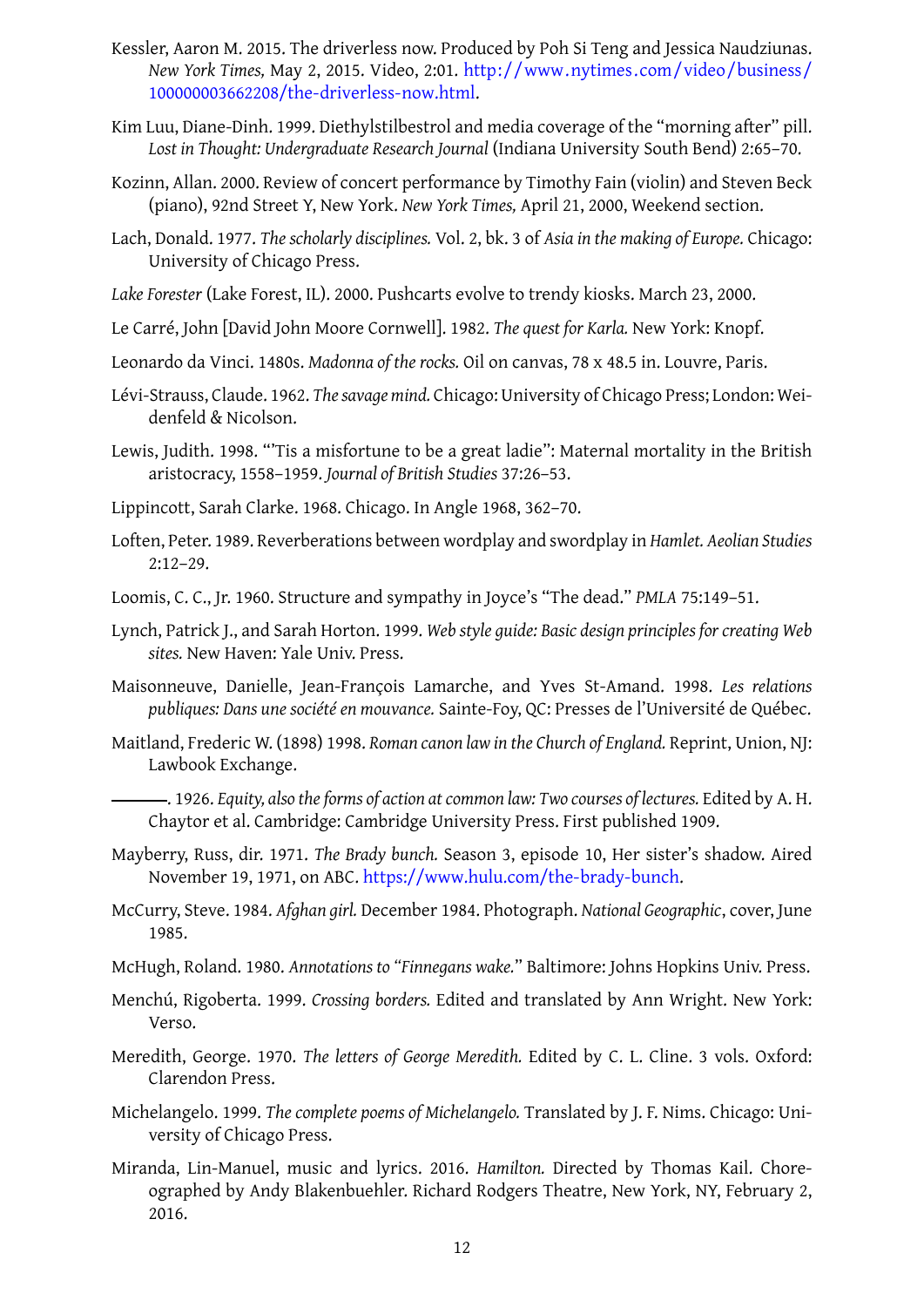Morton, Anthony. *See* Creasey, John.

*York Times,* April 23, 2000, sec. 3.

- <span id="page-12-3"></span>Mozart, Wolfgang Amadeus. 1987. *Le nozze di Figaro.* Vienna Philharmonic. Directed by Riccardo Muti. With Thomas Allen, Margaret Price, Jorma Hynninen, Ann Murray, Kurt Rydl, and the Konzertvereinigung Wiener Staatsopernchor. EMI Records Ltd. CDS 7 47978 8, 3 compact discs.
- <span id="page-12-9"></span>Murphy, Priscilla Coit. 2000. What a book can do: *Silent spring* and media-borne public debate*.* PhD diss., University of North Carolina.
- <span id="page-12-11"></span>Murphy, Ryan, dir. 2016. *American crime story: The people v. O. J. Simpson.* Episode 6, Marcia, Marcia, Marcia. Written by D. V. DeVincentis, featuring Sterling K. Brown, Kenneth Choi, and Sarah Paulson. Aired March 8, 2016, on FX. https://www.amazon.com/dp/B01ARVPCOA.
- NASA/IPAC Extragalactic Database. (Object name IRAS F00400+4059; accessed April 6, 2016). http://ned.ipac.caltech.edu.
- <span id="page-12-13"></span>Nass, Clifford. 2000. Why researchers treat on-l[ine journals like real people. Keynote address](https://www.amazon.com/dp/B01ARVPCOA), annual meeting of the Council of Science Editors, San Antonio, TX, May 6–9, 2000.
- <span id="page-12-12"></span>Nati[onal Reconnaissance Office. 1](http://ned.ipac.caltech.edu)967. *The KH-4B camera system.* Washington, DC: National Photographic Interpretation Center. Now declassified and also available online, http://www. fas.org/spp/military/program/imint/kh-4%20camera%20system.htm.
- <span id="page-12-5"></span>*The new Grove dictionary of music and musicians.* n.d., s.v. "Sibelius, Jean," by Jam[es Hepokoski.](http://www.fas.org/spp/military/program/imint/kh-4%20camera%20system.htm) Accessed January 3, 2002. http://www.grovemusic.com/.
- *New York Times.* [2000. Obituary of Claire Trevor. April 10, 2000, national editi](http://www.fas.org/spp/military/program/imint/kh-4%20camera%20system.htm)on.
- <span id="page-12-0"></span>New York Trumpet Ensemble, [with Edward Carroll \(trumpet](http://www.grovemusic.com/)) and Edward Brewer (organ). 1981. *Art of the trumpet.* Recorded at the Madeira Festival, June 1–2, 1981. Vox/Turnabout PVT 7183, 1982, compact disc.
- <span id="page-12-2"></span><span id="page-12-1"></span>NISO (National Information Standards Organization). 2010. *Bibliographic references.* ANSI/NISO Z39.29-2005. Bethesda, MD: NISO, approved June 9, 2005; reaffirmed May 13, 2010.
- <span id="page-12-15"></span>O'Brien, Conan (@ConanOBrien). 2015. In honor of Earth Day, I'm recycling my tweets. Twitter, April 22, 2015, 11:10 a.m. https://twitter.com/C[onanO](#page-12-15)Brien/status/59094079296701644 8.
- <span id="page-12-14"></span>Osborne, Lawrence. 2000. Poison pen. Review of *The collaborator: The trial and execution of Robert Brasillach*, by Alice Kaplan. *Salon,* [March 29, 2000. Accessed July 10, 2001.](https://twitter.com/ConanOBrien/status/590940792967016448) http://www. [sa](https://twitter.com/ConanOBrien/status/590940792967016448)lon.com/books/it/2000/03/29/kaplan/index.html.
- <span id="page-12-4"></span>*Oxford English dictionary.* 2009. 2nd ed. CD-ROM, version 4.0. Oxford University Press.
- Palmatary, Helen C. 1950. *The pottery of Marajó Island, Brazil*. Transactions of the A[merican Philo](http://www.salon.com/books/it/2000/03/29/kaplan/index.html)[sophical Society, n.s., 39, pt. 3. Philadelphia.](http://www.salon.com/books/it/2000/03/29/kaplan/index.html)
- <span id="page-12-6"></span>Pelikan, Jaroslav. 1971. *The emergence of the Catholic tradition.* Vol. 1 of *The Christian tradition: A history of the development of doctrine.* Chicago: University of Chicago Press.
- <span id="page-12-7"></span>Petroff, M. D., and M. G. Stapelbroek. 1986. Blocked impurity band detectors. U.S. patent 4,586,960, filed October 23, 1980, and issued February 4, 1986.
- <span id="page-12-10"></span>Phibbs, Brendan. 1987. Herrlisheim: Diary of a battle. In *The other side of time: A combat surgeon in World War II,* 117–63. Boston: Litt[le, Br](#page-12-10)own.
- <span id="page-12-8"></span>Pink Floyd. 1970. *Atom heart mother.* Capitol CDP 7 46381 2, 1990, compact disc.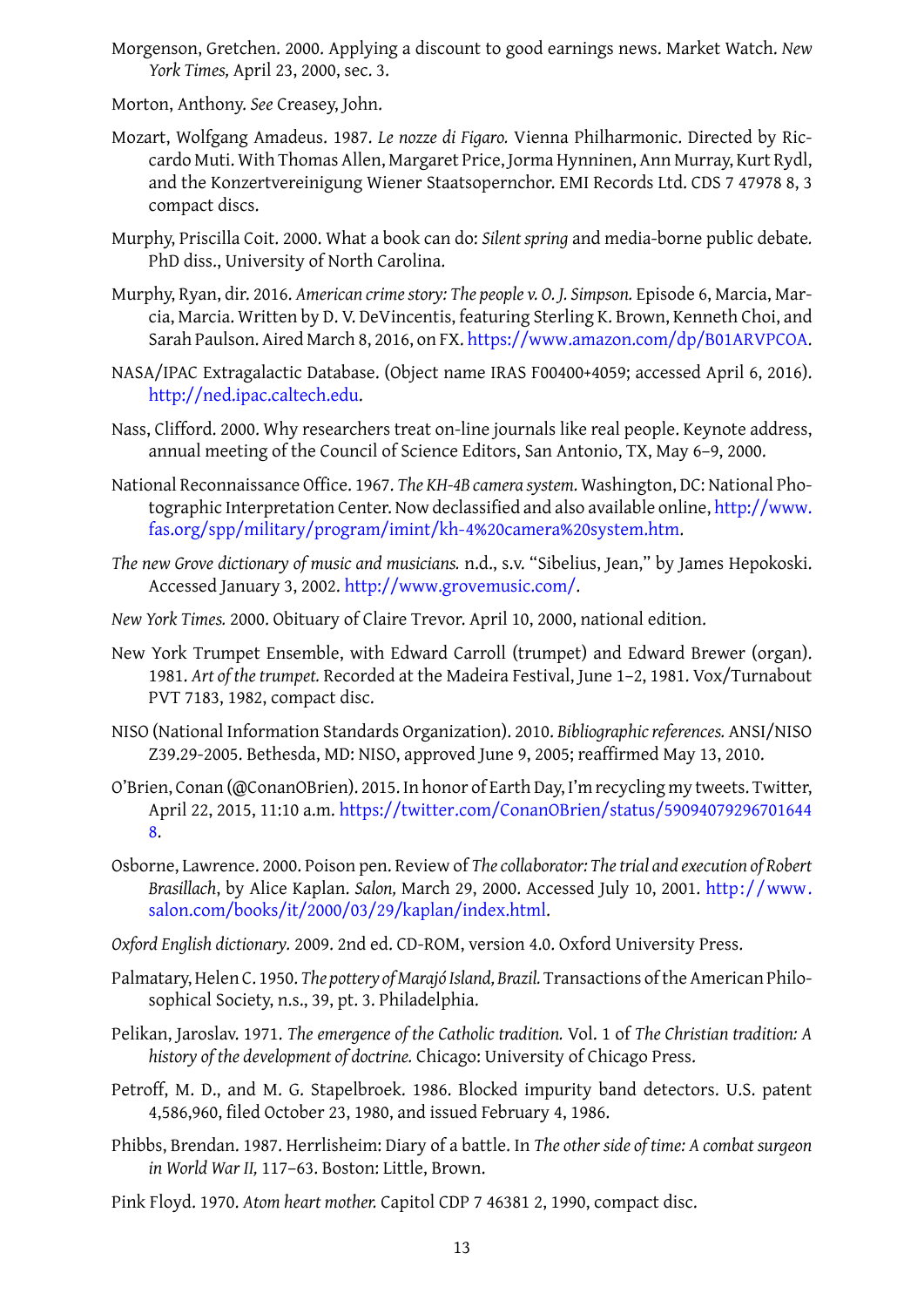- <span id="page-13-0"></span>*of the twentieth century* [in Russian]. Moscow: Izdatel'stvo "Nauka."
	- . 1977b. *Zemskoe liberal'noe dvizhenie: Sotsial'nye korni i evoliutsiia do nachala XX veka* [The zemstvo liberal movement: Its social roots and evolution to the beginning of the twentieth century]. Moscow: Izdatel'stvo "Nauka."
- <span id="page-13-1"></span>Plato. 1902. *Republic.* In *Clitophon, Republic, Timaeus, Critias,* vol. 4 of *Opera,* edited by J. Burnet, 327–621. Oxford Classical Texts. Oxford: Clarendon Press.
- <span id="page-13-3"></span>Polakow, Valerie. 1993. Afterword to *Lives on the edge: Single mothers and their children in the other America,* 175–84. Chicago: University of Chicago Press.
- <span id="page-13-11"></span>Pollan, Michael. 2007. Michael Pollan gives a plant's-eye view. TED video, 17:31. Filmed in March. Posted February 2008. http://www.ted.com/index.php/talks/michael\_pollan\_ gives\_a\_plant\_s\_eye\_view.html.
- <span id="page-13-5"></span>Powell, John. 1998. Pattern matching. Grapevine digest mailing list archives. Electric Editors, April 23, 1998. http://www.el[ectriceditors.net/grapevine/archives.php.](http://www.ted.com/index.php/talks/michael_pollan_gives_a_plant_s_eye_view.html)
- <span id="page-13-10"></span>Pros[e, Francine. 2000. Introduction to](http://www.ted.com/index.php/talks/michael_pollan_gives_a_plant_s_eye_view.html) *Word court: Wherein verbal virtue is rewarded, crimes against the language ar[e punished, and poetic justice is done,](http://www.electriceditors.net/grapevine/archives.php)* by Barbara Wallraff, xvii–xxxviii. New York: Harcourt.
- Ratliff, Ben. 1999. Review of *The mystery of samba: Popular music and national identity in Brazil*, by Hermano Vianna, edited and translated by John Charles Chasteen. *Lingua Franca* 9 (April): B13–B14.
- Reaves, Jessica. 2001. A weighty issue: Ever-fatter kids. Interview with James Rosen. *Time,* March 14, 2001. http://www.time.com/time/nation/article/0,8599,102443,00.html.
- <span id="page-13-6"></span>Rihanna [Robin Fenty], vocalist. 2007. Umbrella. Featuring Jay-Z. Spotify. Track 1 on Rihanna, *Good girl gone bad.* Island Def Jam.
- Rodman, Dennis. 1997. *Walk on the wild side.* [With Michael Silver. New York: Delacorte Pre](http://www.time.com/time/nation/article/0,8599,102443,00.html)ss.
- <span id="page-13-14"></span>Roosevelt, Eleanor. 1959. Is America facing world leadership?, convocation speech, Ball State Teacher's College, May 6, 1959, Muncie, IN. Radio broadcast, reel-to-reel tape, MPEG copy, 1:12:49. http://libx.bsu.edu/cdm/singleitem/collection/ElRoos/id/1.
- <span id="page-13-9"></span><span id="page-13-7"></span>Ross, Dorothy. n.d. The Irish-Catholic immigrant, 1880–1900: A study in social mobility. Master's thesis, Columbia University.
- <span id="page-13-2"></span>Rovio Entertainment. 2014. *[Angry birds transformers.](http://libx.bsu.edu/cdm/singleitem/collection/ElRoos/id/1)* V. 1.4.25. Rovio Entertainment. Android 4.0 or later. Soundtrack by Vince DiCola and Kenny Meriedeth.
- <span id="page-13-13"></span>Rozner, I. G. 1979. The war of liberation of the Ukrainian people in 1648–1654 and Russia [in Russian]. *Voprosy istorii,* no. 4, 51–64.
- Rubinstein, Artur. 1946–67. *The Chopin collection.* RCA Victor/BMG 60822-2-RG, 1991, 11 compact discs.
- Saberhagen, Kelvin. 1928. Lake Superior beluga? *Sturgeon Review* (Winter): 21–45.
- Schellinger, Paul, Christopher Hudson, and Marijk Rijsberman, eds. 1998. *Encyclopedia of the novel.* Chicago: Fitzroy Dearborn.
- <span id="page-13-12"></span><span id="page-13-8"></span>Schneider, B. 1975. Eine mittelpleistozäne Herpetofauna von der Insel Chios, Ägäis. *Senckenbergiana Biologica* 56:191–98.
- <span id="page-13-4"></span>Schubert, Franz. 1895. Das Wandern (Wandering), *Die schöne Müllerin (The maid of the mill).* In *First vocal album* (for high voice). New York: G. Schirmer.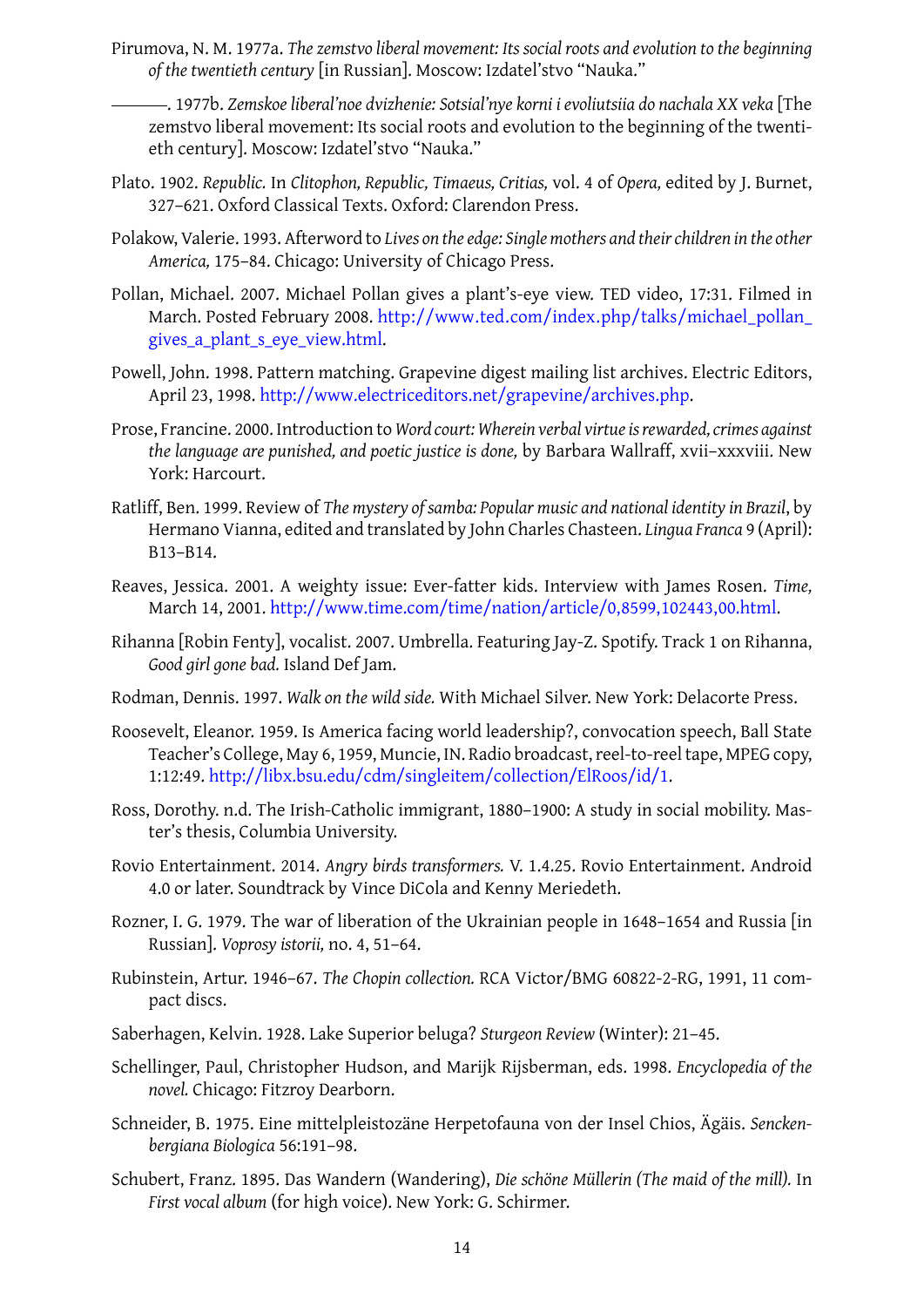- Härtel. Reprint, New York: Dover. Citations refer to the Dover edition.
- Sechzer, Jeri A., S. M. Pfaffilin, F. L. Denmark, A. Griffin, and S. J. Blumenthal, eds. 1996. *Women and mental health.* Baltimore: Johns Hopkins Univ. Press.
- <span id="page-14-7"></span>Sereny, Gitta. 1999. *Cries unheard: Why children kill; The story of Mary Bell.* New York: Metropolitan Books / Henry Holt.
- <span id="page-14-8"></span>Sewall, Jonathan. 1896. Letter of Jonathan Sewall. *Proceedings of the Massachusetts Historical Society,* 2nd ser., 10 (January): 412–15.
- Shapey, Ralph. 1966. Partita for violin and thirteen players, score. Special Collections. Joseph Regenstein Library, University of Chicago.
- <span id="page-14-4"></span>Silverstein, Theodore, trans. 1974. *Sir Gawain and the Green Knight.* Chicago: University of Chicago Press.
- <span id="page-14-0"></span>Sirosh, J., R. Miikkulainen, and J. A. Bednar. 1996. Self-organization of orientation maps, lateral connections, and dynamic receptive fields in the primary visual cortex. In *Lateral interactions in the cortex: Structure and function,* edited by J. Sirosh, R. Miikkulainen, and Y. Choe. Austin, TX: UTCS Neural Networks Research Group. Accessed August 27, 2001. http://www.cs.utexas.edu/users/nn/web-pubs/htmlbook96/.
- <span id="page-14-11"></span>Soltes, Ori Z., ed. 1999. *Georgia: Art and civilization through the ages.* London: Philip Wilson.
- Souz[a, Pete \(@petesouza\). 2016. President Obama bids farewell to](http://www.cs.utexas.edu/users/nn/web-pubs/htmlbook96/) President Xi of China at the conclusion of the Nuclear Security Summit. Instagram photo, April 1, 2016. https: //www.instagram.com/p/BDrmfXTtNCt/.
- Spock, Benjamin. 1974. Interview by Milton J. E. Senn, November 20, 1974. Interview 67[A, tran](https://www.instagram.com/p/BDrmfXTtNCt/)script. Senn Oral History Collection, National Library of Medicine, Bethesda, MD.
- *Stan[ze in lode della donna brutta.](https://www.instagram.com/p/BDrmfXTtNCt/)* 1547. Florence.
- Stendhal [Marie Henri Beyle]. 1925. *The charterhouse of Parma.* Translated by C. K. Scott-Moncrieff. New York: Boni & Liveright.
- <span id="page-14-3"></span><span id="page-14-1"></span>Stenger, Richard. 1999. Tiny human-borne monitoring device sparks privacy fears. CNN.com, December 20, 1999. http://www.cnn.com/1999/TECH/ptech/12/20/implant.device/.
- <span id="page-14-5"></span>Stoffle, Richard W., et al. 2000. Ghost dancing the Grand Canyon. *Current Anthropology* 41 (1). https://doi.org/10.1086/30010.
- <span id="page-14-12"></span>Strayed, Cheryl. 2012. *Wi[ld: From lost to found on the Pacific Crest Trail.](http://www.cnn.com/1999/TECH/ptech/12/20/implant.device/)* Read by Bernadette Dunne. New York: Random House Audio. Audible audio ed., 13hr., 6 min.
- <span id="page-14-13"></span>Sua[ngtho, V., and E. B. Lauridson. 1](https://doi.org/10.1086/30010)990. *Flowering and seed production in* Tectona grandis *L.f.: Report on the DANIDA Training Course on Tree Improvement Program.* Chiang Mai, Thailand.
- <span id="page-14-9"></span>Terborgh, J. 1974. Preservation of natural diversity: The problem of extinction-prone species. *BioScience* 24:715–22.
- <span id="page-14-6"></span>Thompson, E. P. 1964. *The making of the English working class.* New York: Pantheon. (Published in UK in 1963.)
- Tillich, Paul. 1951–63. *Systematic theology.* 3 vols. Chicago: University of Chicago Press.
- *A true and sincere declaration of the purpose and ends of the plantation begun in Virginia, of the degrees which it hath received, and means by which it hath been advanced.* 1610. London.
- <span id="page-14-10"></span><span id="page-14-2"></span>Turabian, Kate L. 2013. *A manual for writers of term papers, theses, and dissertations.* 8th ed. Revised by Wayne C. Booth, Gregory G. Colomb, Joseph M. Williams, and the University of Chicago Press Staff. Chicago: University of Chicago Press. 15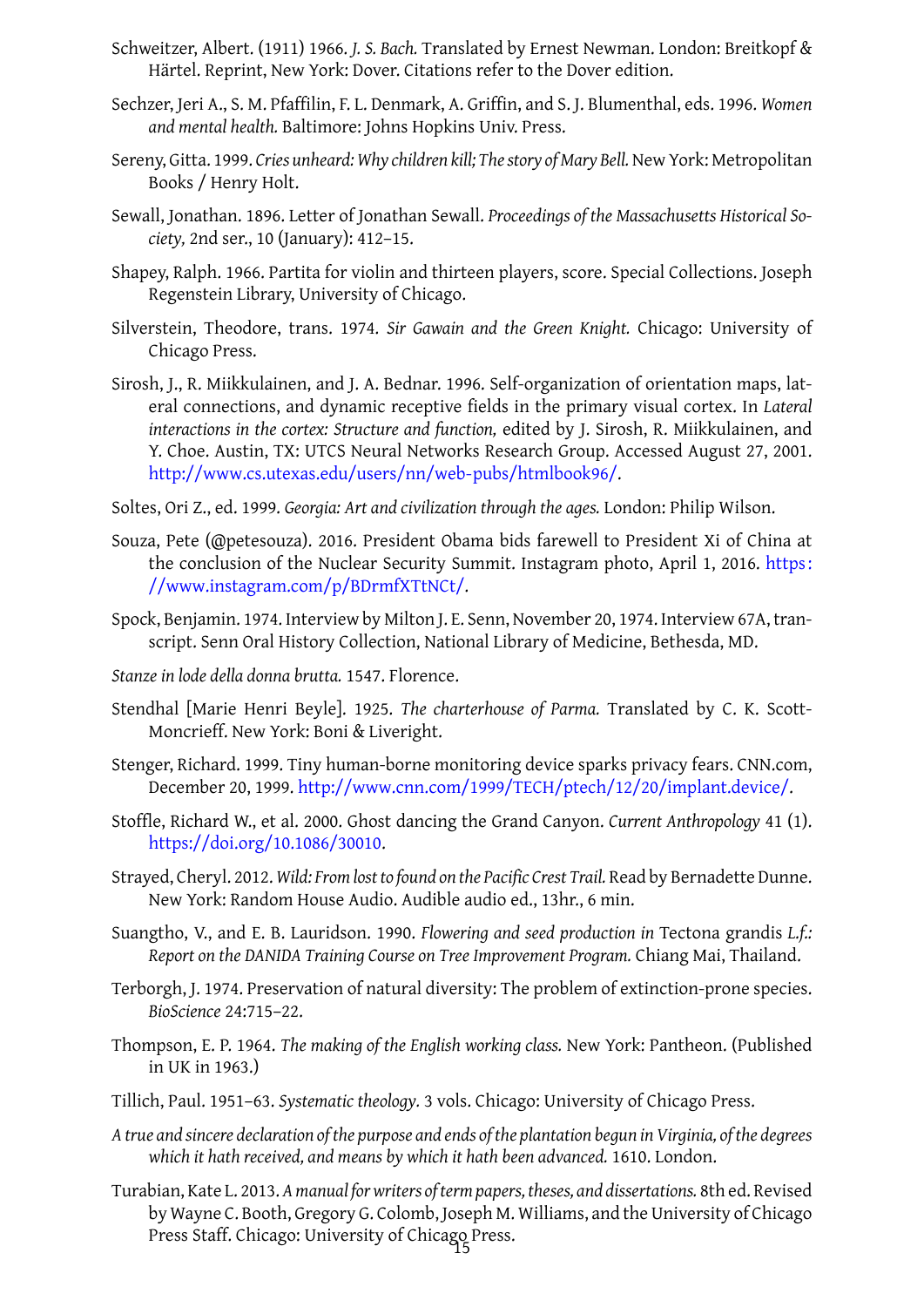- Chicago Press.
- <span id="page-15-0"></span>van Herwijnen, Eric. 1988. *Future office systems requirements.* Technical report. CERN DD internal note, November.
- <span id="page-15-17"></span>Verdi, Giuseppe. 1998. *Il corsaro (melodramma tragico* in three acts*).* Libretto by Francesco Maria Piave. Edited by Elizabeth Hudson. 2 vols. The Works of Giuseppe Verdi, ser. 1, Operas. Chicago: University of Chicago Press; Milan: G. Ricordi.
- <span id="page-15-4"></span>Viv (Jerusalem, Isr.). 2015. Comment on Amlen, Hoot, January 27, 2015. *Wordplay* (blog). *New York Times,* January 26, 2015.
- W3C (Worldwide Web Consortium). 2008. *Extensible markup language (XML) 1.0.* 5th ed. Edited by Tim Bray, Jean Paoli, C. M. Sperberg-McQueen, Eve Maler, and François Yergeau. W3C, November 26, 2008. http://www.w3.org/TR/2008/REC-xml-20081126/.
- Walker, J. R., and T. Taylor. 1998. *The Columbia guide to online style.* New York: Columbia Univ. Press.
- <span id="page-15-9"></span>Wall, J. V. 1971. 2700 MH[z observations of 4C radio sources in the declinati](http://www.w3.org/TR/2008/REC-xml-20081126/)on zone +4 to -4. *Australian J. Phys. Astrophys.* Suppl. no. 20.
- <span id="page-15-5"></span>Wallraff, Barbara. 2000. Word Court. *Atlantic Monthly,* April.
- Warr, Mark, and Christopher G. Ellison. 2000. Rethinking social reactions to crime: Personal and altruistic fear in family households. *American Journal of Sociology* 106, no. 3 (November): 551–78. http://www.journals.uchicago.edu/AJS/journal/issues/v106n3/050125/ 050125.html.
- <span id="page-15-6"></span>Wauchope, Robert. 1950. *A tentative sequence of pre-classic ceramics in Middle America.* Middle American Re[search Records, vol. 1, no. 14. New Orleans, LA: Tulane University.](http://www.journals.uchicago.edu/AJS/journal/issues/v106n3/050125/050125.html)
- <span id="page-15-10"></span>Web[er, M., H. M. d](http://www.journals.uchicago.edu/AJS/journal/issues/v106n3/050125/050125.html)e Burlet, and O. Abel. 1928. *Die Säugetiere.* 2nd ed. 2 vols. Jena: Gustav Fischer.
- Weed, A. E. 1903. *At the foot of the Flatiron.* American Mutoscope and Biograph Company. 35 mm; 2:19 at 15 fps. From Library of Congress. *The life of a city: Early films of New York, 1898–1906.* MPEG. Accessed August 14, 2001. http://lcweb2.loc.gov/ammem/papr/nychome.html.
- <span id="page-15-11"></span><span id="page-15-8"></span>Wereszycki, Henryk. 1977. *Koniec sojuszu trzech cesarzy* [The end of the Three Emperors' League]. Warsaw: PWN.
- White, E. B. 1946a. EBW to B. Russell, [2 September 1946. In E. B. White](http://lcweb2.loc.gov/ammem/papr/nychome.html) 1976, 283.
- <span id="page-15-12"></span>. 1946b. EBW to Harold Ross, memorandum, 2 May 1946. In E. B. White 1976, 273.
- <span id="page-15-1"></span>. 1976. *Letters of E. B. White.* Edited by Dorothy Lobrano Guth. N[ew Yo](#page-15-13)rk: Harper & Row.
- <span id="page-15-2"></span>White, Stephen A. 1999. Callimachus Battiades (*Epigr.* 35)*. Classical Philology* 94 [\(Apri](#page-15-13)l): 168–81.
- <span id="page-15-13"></span>Whittington, D., et al., eds. 1991. A study of water vending and willingness to pay for water in Onitsha, Nigeria. Special issue, *World Development* 19 (2–3).
- <span id="page-15-16"></span><span id="page-15-7"></span>Wiens, J. A. 1983. Avian community ecology: An iconoclastic view. In Brush and Clark 1983, 355–403.
- <span id="page-15-15"></span>Wikipedia. 2019, s.v. "BibTeX." Last edited November 15, 2019, 20:59. http://en.wikipedia[.org/](#page-7-11) wiki/BibTeX.
- <span id="page-15-3"></span>Williams, Joseph M., and Gregory C. Colomb. 1990. Coherence II. In *Style: Toward clarity and grace,* by Joseph M. Williams, 81–95. Chicago: University of Chi[cago Press.](http://en.wikipedia.org/wiki/BibTeX)
- <span id="page-15-14"></span>Wrig[ht, Sewell. 19](http://en.wikipedia.org/wiki/BibTeX)68–78. *Evolution and the genetics of populations.* 4 vols. Chicago: University of Chicago Press.